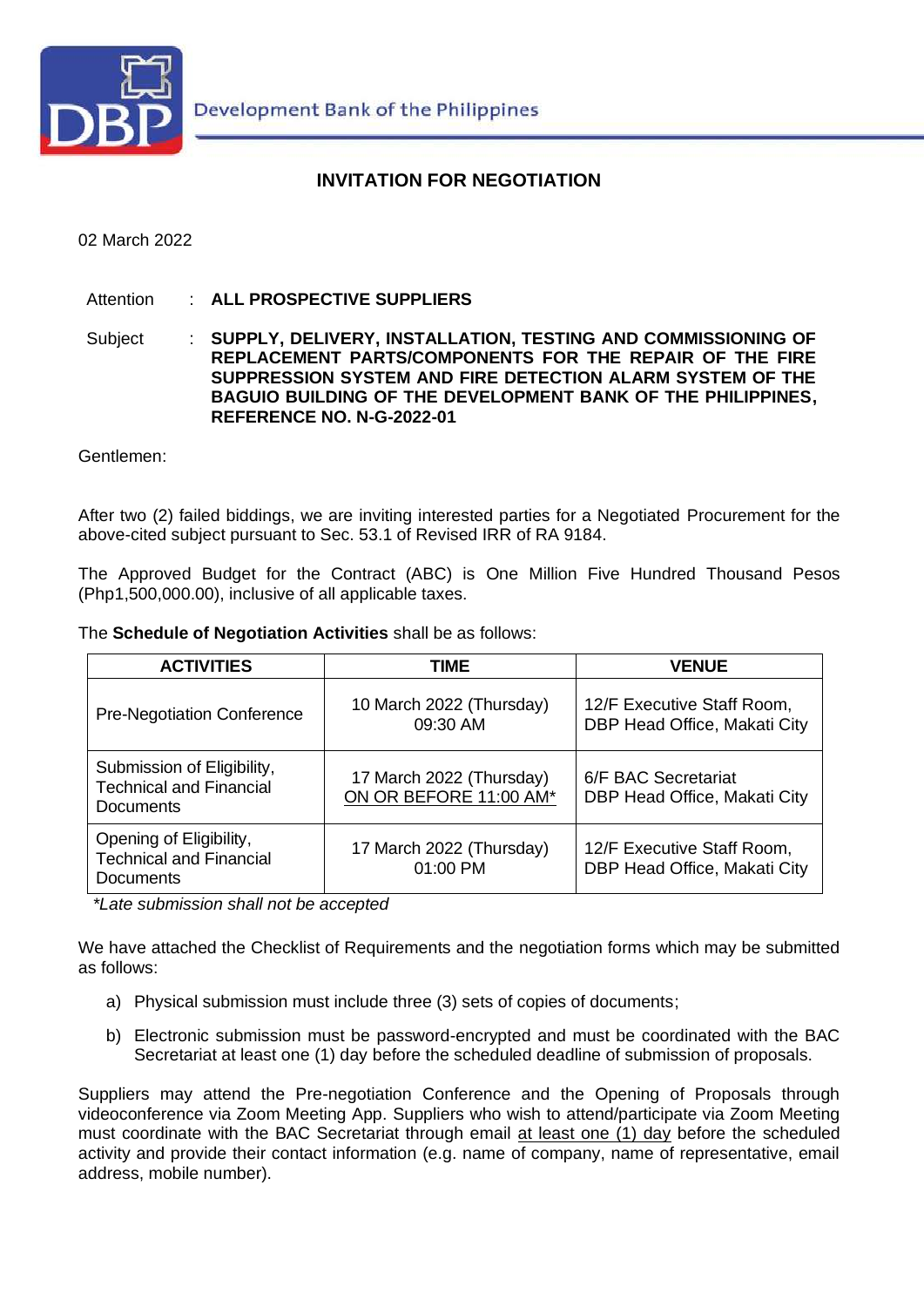The Bids and Awards Committee (BAC) shall check the completeness of the documents submitted during the opening of eligibility and technical documents. Only those who submitted the complete documents shall be considered for evaluation starting with the lowest financial quotation.

Contract shall be based on the General Conditions of the Contract based on standard bidding documents of RA 9184.

For inquires and other concerns relative to the project, please call our BAC Secretariat at Trunkline: (+632) 8818-9511 to 20 local 2610 or 2606 Telefax: (+632) 8812-5702; Email: [bacsecretariat@dbp.ph;](mailto:bacsecretariat@dbp.ph) [bac-sec@dbp.ph](mailto:bac-sec@dbp.ph)

Thank you and we look forward to your active participation in this undertaking.

**ATTY. ERNESTO R. PURUGGANAN** Vice President, and First Vice Chairperson, Bids and Awards Committee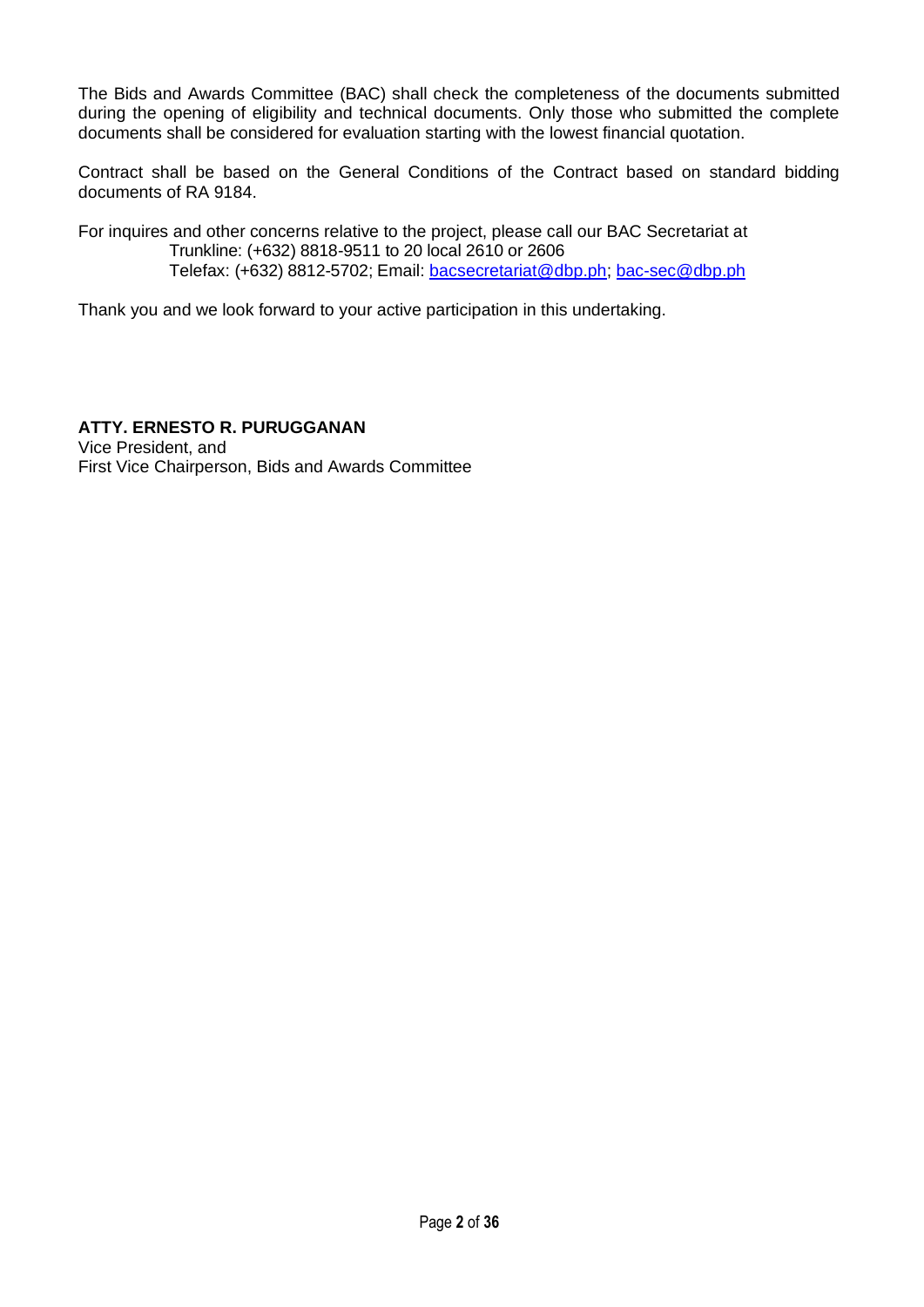#### **SUPPLY, DELIVERY, INSTALLATION, TESTING AND COMMISSIONING OF REPLACEMENT PARTS/COMPONENTS FOR THE REPAIR OF THE FIRE SUPPRESSION SYSTEM AND FIRE DETECTION ALARM SYSTEM OF THE BAGUIO BUILDING OF THE DEVELOPMENT BANK OF THE PHILIPPINES, REFERENCE NO. N-G-2022-01**

#### TRANSMITTAL FORM **CHECKLIST OF REQUIREMENTS FOR SUPPLIERS**

**Note**: Please fill-out this form and submit directly to the BAC Secretariat outside of the sealed envelopes.

> **FOR MACHINE STAMP (OFFICIAL TIME) BY THE DBP BAC SECRETARIAT** Received:

Name of Supplier: \_\_\_\_\_\_\_\_\_\_\_\_\_\_\_\_\_\_\_\_\_\_

Complete Address: **Example 2018** 

Submitted by: \_\_\_\_\_\_\_\_\_\_\_\_\_\_\_\_\_\_\_\_\_\_\_\_\_\_\_\_\_\_

TAB 1

Landline: Email: Email: Email: Email: Email: Email: Email: Email: Email: Email: Email: Email: Email: Email: Email: Email: Email: Email: Email: Email: Email: Email: Email: Email: Email: Email: Email: Email: Email: Email: Em

Note: Per Government Procurement Policy Board (GPPB) Resolution No. 09-2020 on the APPROVING MEASURES FOR THE EFFICIENT CONDUCT OF PROCUREMENT ACTIVITIES DURING A STATE OF CALAMITY, OR IMPLEMENTATION OF COMMUNITY QUARANTINE OR SIMILAR RESTRICTIONS, **submission of Bid Forms without notarizations shall be accepted on the date of the opening of the bids, provided that the notarized Bid Forms shall be submitted after the award but before payment**.

**Item | FIRST ENVELOPE: ELIGIBILITY DOCUMENTS AND TECHNICAL REQUIREMENTS (DULY SEALED AND MARKED)**

#### **LEGAL ELIGIBILITY DOCUMENTS**

If the supplier is a joint venture (JV):

a. If bidding as a formed JV: Submit the existing valid, duly accomplished, signed and notarized JV Agreement (JVA). The JVA must specifically indicate among others, the following: the partner company that will represent the JV, the shareholdings of each partner company in the JV (to determine which partner company and its nationality has the controlling majority share), and the share of each partner company in the JV.

Moreover, please likewise note:

- 1) If the JV is incorporated or registered with the relevant government agency, all documents listed in this checklist must be under the JV's name and shall submit the PhilGEPS Certificate of Registration under Platinum Category also under the JV's name.
- 2) If the JV is unincorporated, the PhilGEPS Certificate of Registration under Platinum Membership shall be submitted by each of the JV partners, while submission of the technical and financial eligibility documents (Tab 4 onwards) by any one of the JV partners constitutes collective compliance.

**b. If bidding as a JV that is yet to be formed: Submit duly notarized Agreement to Enter into Joint Venture (***Template per FORM 1***).** Please likewise note:

PhilGEPS Certificate of Registration under Platinum Membership shall be submitted by each of the JV partners, while submission of the technical and financial documents (Tab 4 onwards) by any one of the JV partners constitutes collective compliance.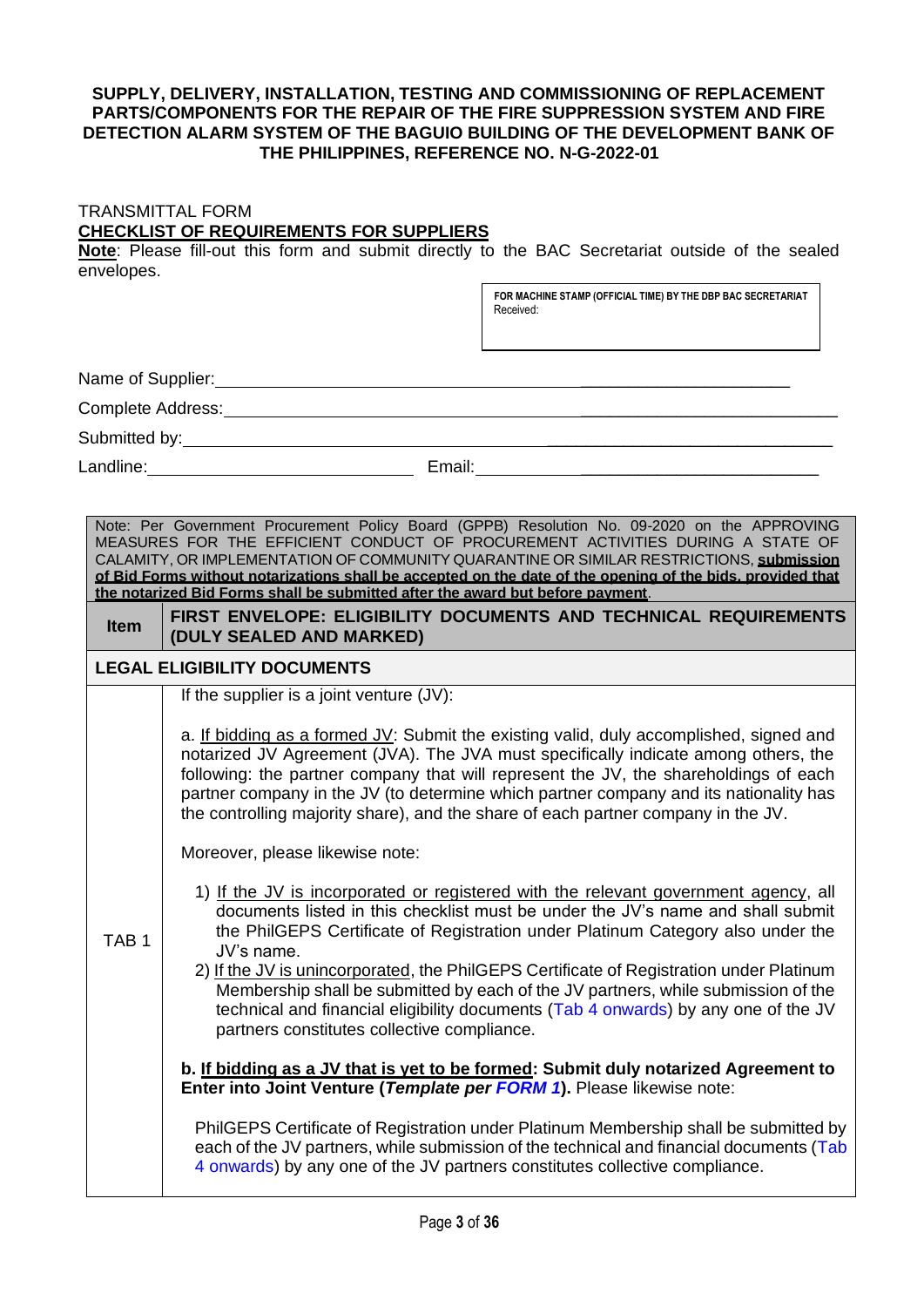|                                                                                                                                                                                                                                                                                                             | Note: Per Government Procurement Policy Board (GPPB) Resolution No. 09-2020 on the APPROVING<br>MEASURES FOR THE EFFICIENT CONDUCT OF PROCUREMENT ACTIVITIES DURING A STATE OF<br>CALAMITY, OR IMPLEMENTATION OF COMMUNITY QUARANTINE OR SIMILAR RESTRICTIONS, submission<br>of Bid Forms without notarizations shall be accepted on the date of the opening of the bids, provided that<br>the notarized Bid Forms shall be submitted after the award but before payment.                                                                                                              |  |
|-------------------------------------------------------------------------------------------------------------------------------------------------------------------------------------------------------------------------------------------------------------------------------------------------------------|----------------------------------------------------------------------------------------------------------------------------------------------------------------------------------------------------------------------------------------------------------------------------------------------------------------------------------------------------------------------------------------------------------------------------------------------------------------------------------------------------------------------------------------------------------------------------------------|--|
| Item                                                                                                                                                                                                                                                                                                        | FIRST ENVELOPE: ELIGIBILITY DOCUMENTS AND TECHNICAL REQUIREMENTS<br>(DULY SEALED AND MARKED)                                                                                                                                                                                                                                                                                                                                                                                                                                                                                           |  |
|                                                                                                                                                                                                                                                                                                             | Proof of appointment/authority of supplier's representative:                                                                                                                                                                                                                                                                                                                                                                                                                                                                                                                           |  |
|                                                                                                                                                                                                                                                                                                             | a. Duly notarized Special Power of Attorney (if the supplier is a sole proprietorship)<br>(Template per FORM 2-A)                                                                                                                                                                                                                                                                                                                                                                                                                                                                      |  |
|                                                                                                                                                                                                                                                                                                             | <b>OR</b>                                                                                                                                                                                                                                                                                                                                                                                                                                                                                                                                                                              |  |
|                                                                                                                                                                                                                                                                                                             | b. Duly notarized Secretary's Certificate (if the supplier is a corporation, partnership,<br>cooperative or joint venture)                                                                                                                                                                                                                                                                                                                                                                                                                                                             |  |
|                                                                                                                                                                                                                                                                                                             | b.1 If the supplier is a corporation - Template per FORM 2-B                                                                                                                                                                                                                                                                                                                                                                                                                                                                                                                           |  |
|                                                                                                                                                                                                                                                                                                             | b.2 If the supplier is an INCORPORATED JV - Template per FORM 2-C                                                                                                                                                                                                                                                                                                                                                                                                                                                                                                                      |  |
| TAB <sub>2</sub>                                                                                                                                                                                                                                                                                            | b.3 If the supplier is an UNINCORPORATED JV - Template per FORM 2-D<br>Each JV partner must submit its duly notarized Special Power of Attorney or Secretary's<br>Certificate, whichever is applicable, indicating therein the following:<br>That they are duly authorized to participate in the bidding as a JV;<br>1.<br>The authorized Lead Company to represent the JV;<br>2.<br>The person designated as the duly authorized representative of the JV to participate<br>3.<br>in the bidding, sign the bid proposals/bidding documents and sign the ensuing<br>contract with DBP. |  |
|                                                                                                                                                                                                                                                                                                             | b.4 If the supplier is a JV THAT IS YET TO BE FORMED -                                                                                                                                                                                                                                                                                                                                                                                                                                                                                                                                 |  |
|                                                                                                                                                                                                                                                                                                             | Each JV partner must submit its duly notarized Special Power of Attorney (SPA)<br>or Secretary's Certificate (Template per FORM 2-E), whichever is applicable.                                                                                                                                                                                                                                                                                                                                                                                                                         |  |
|                                                                                                                                                                                                                                                                                                             | IN<br>CASE,<br><b>THERE</b><br><b>ARE</b><br><b>MORE</b><br><b>THAN</b><br><b>ONE</b><br>APPOINTED/DESIGNATED<br>REPRESENTATIVE, USE OF "AND" shall mean both/all representatives must sign the bid<br>forms (i.e. Statements, TOR, financial bid) to be submitted for the bid opening.                                                                                                                                                                                                                                                                                                |  |
|                                                                                                                                                                                                                                                                                                             | Use of "OR" is recommended, if possible.                                                                                                                                                                                                                                                                                                                                                                                                                                                                                                                                               |  |
| TAB <sub>3</sub>                                                                                                                                                                                                                                                                                            | Valid and current Certificate of PhilGEPS Registration (Platinum Membership) including<br>Annex "A" or the List of Class "A" Eligibility Documents required to be uploaded and<br>maintained current and updated in PhilGEPS in accordance with section 8.5.2. of the IRR<br>of RA 9184.                                                                                                                                                                                                                                                                                               |  |
| of proposal.                                                                                                                                                                                                                                                                                                | Only current/ updated PhilGEPS Certificate of Platinum membership shall be accepted during the opening                                                                                                                                                                                                                                                                                                                                                                                                                                                                                 |  |
|                                                                                                                                                                                                                                                                                                             | Following are the related provisions/requirements based on GPPB Resolution 15-2021 dated 14 October<br>2021 regarding submission of valid/current PhilGEPS Certificate of Registration (Platinum Membership):                                                                                                                                                                                                                                                                                                                                                                          |  |
| LIFT the suspension on the implementation of mandatory submission of the PhilGEPS Certificate of<br>Registration (Platinum Membership) in Competitive Bidding and Limited Source Bidding, thus, fully<br>enforcing Sections 8.5.2 and 54.6 of the 2016 revised IRR of RA No. 9184 starting 01 January 2022; |                                                                                                                                                                                                                                                                                                                                                                                                                                                                                                                                                                                        |  |
|                                                                                                                                                                                                                                                                                                             | AMEND Sections 23.1(a)(ii) and 24.1(a)(ii) of the 2016 revised IRR of RA No. 9184 to reflect that the<br>submission of the recently expired Mayor's Permit together with the official receipt as proof that the<br>prospective supplier has applied for renewal within the period prescribed by the concerned local                                                                                                                                                                                                                                                                    |  |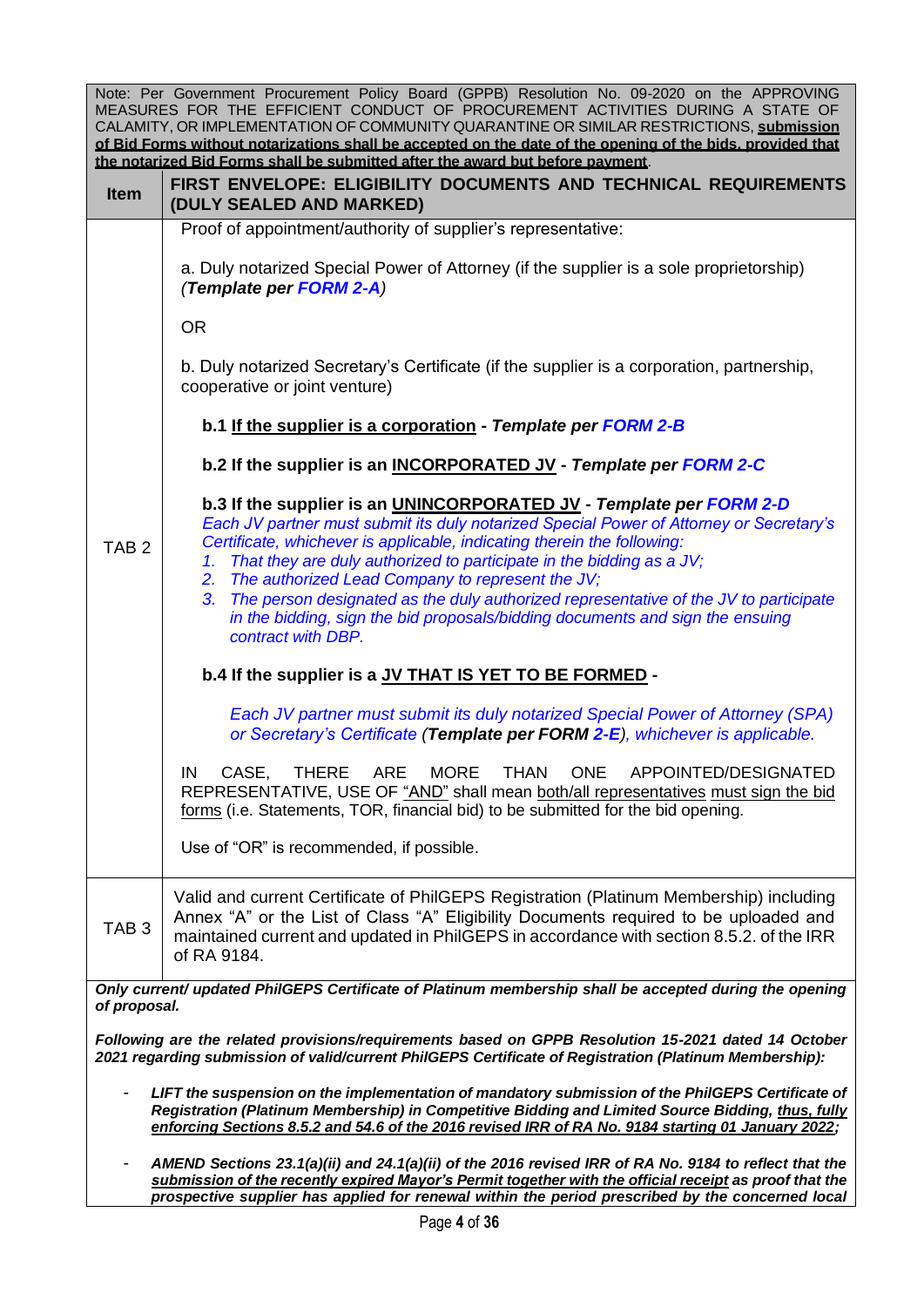|                  | Note: Per Government Procurement Policy Board (GPPB) Resolution No. 09-2020 on the APPROVING<br>MEASURES FOR THE EFFICIENT CONDUCT OF PROCUREMENT ACTIVITIES DURING A STATE OF<br>CALAMITY, OR IMPLEMENTATION OF COMMUNITY QUARANTINE OR SIMILAR RESTRICTIONS, submission<br>of Bid Forms without notarizations shall be accepted on the date of the opening of the bids, provided that<br>the notarized Bid Forms shall be submitted after the award but before payment. |
|------------------|---------------------------------------------------------------------------------------------------------------------------------------------------------------------------------------------------------------------------------------------------------------------------------------------------------------------------------------------------------------------------------------------------------------------------------------------------------------------------|
| <b>Item</b>      | FIRST ENVELOPE: ELIGIBILITY DOCUMENTS AND TECHNICAL REQUIREMENTS<br>(DULY SEALED AND MARKED)                                                                                                                                                                                                                                                                                                                                                                              |
|                  | government unit shall be accepted by the PhilGEPS for the purpose of updating the PhilGEPS<br>Certificate of Registration (Platinum Membership) in accordance with Section 8.5.2 of the 2016<br>revised IRR of RA 9184.                                                                                                                                                                                                                                                   |
|                  | <b>TECHNICAL ELIGIBILITY DOCUMENTS</b>                                                                                                                                                                                                                                                                                                                                                                                                                                    |
| TAB <sub>4</sub> | Statement by the supplier of ALL its ongoing government and/or private contracts<br>(including those awarded but not yet started, if any), whether similar or not similar in nature<br>and complexity to the contract to be bid (include all contracts with the DBP for the said<br>period, if any (Template per FORM 3), duly signed by the supplier's authorized<br>representative.                                                                                     |
|                  | Note: For suppliers who have no ongoing government and/or private contracts, kindly<br>indicate in their statement "NONE" to comply with the requirement. Suppliers will be rated<br>"failed" if no document is submitted or if the document submitted is incomplete or patently<br>insufficient (per GPPB NPM 094-2013 dtd. 2013-12-19)                                                                                                                                  |
|                  | Statement of single completed contract of similar nature (government or private contract)<br>within the last five (5) years equivalent to at least fifty percent (50%) of the ABC (Template<br>per FORM 4), duly signed by the supplier's authorized representative.                                                                                                                                                                                                      |
|                  | Similar contract refers to fire suppression system/fire detection alarm system.                                                                                                                                                                                                                                                                                                                                                                                           |
|                  | Listed completed contract must be supported by the following:                                                                                                                                                                                                                                                                                                                                                                                                             |
| TAB <sub>5</sub> | a) Notice of Award (NOA), OR Notice to Proceed (NTP), OR Contract OR Purchase<br>Order (PO)                                                                                                                                                                                                                                                                                                                                                                               |
|                  | <b>AND</b>                                                                                                                                                                                                                                                                                                                                                                                                                                                                |
|                  | b) Any one of the following documents:<br>b.1) Copy of Certificate of Completion or Certificate of Acceptance or Certificate of<br>Satisfactory Performance issued by the supplier's client.<br>b.2) Copy of Official Receipt/s or Sales Invoice/s issued by the supplier to the client<br>(ORs/SIs must sum up to the full amount of total contract price of completed<br>project).                                                                                      |
|                  | <b>FINANCIAL ELIGIBILITY DOCUMENTS</b>                                                                                                                                                                                                                                                                                                                                                                                                                                    |
|                  | Completely accomplished computation of Net Financial Contracting Capacity (NFCC)<br>which must be at least equal to the ABC (Template per FORM 5), duly signed by the<br>supplier's authorized representative.                                                                                                                                                                                                                                                            |
| TAB <sub>6</sub> | 1) The values of the supplier's current assets and current liabilities shall be based on<br>the AFS for CY 2020;                                                                                                                                                                                                                                                                                                                                                          |
|                  | 2) The value of the NFCC must at least be equal to the ABC of this project.<br>IN case of Joint Venture, the partner responsible to submit the NFCC shall likewise<br>submit the Statement of all its ongoing contracts and the Latest Audited Financial<br><b>Statements</b>                                                                                                                                                                                             |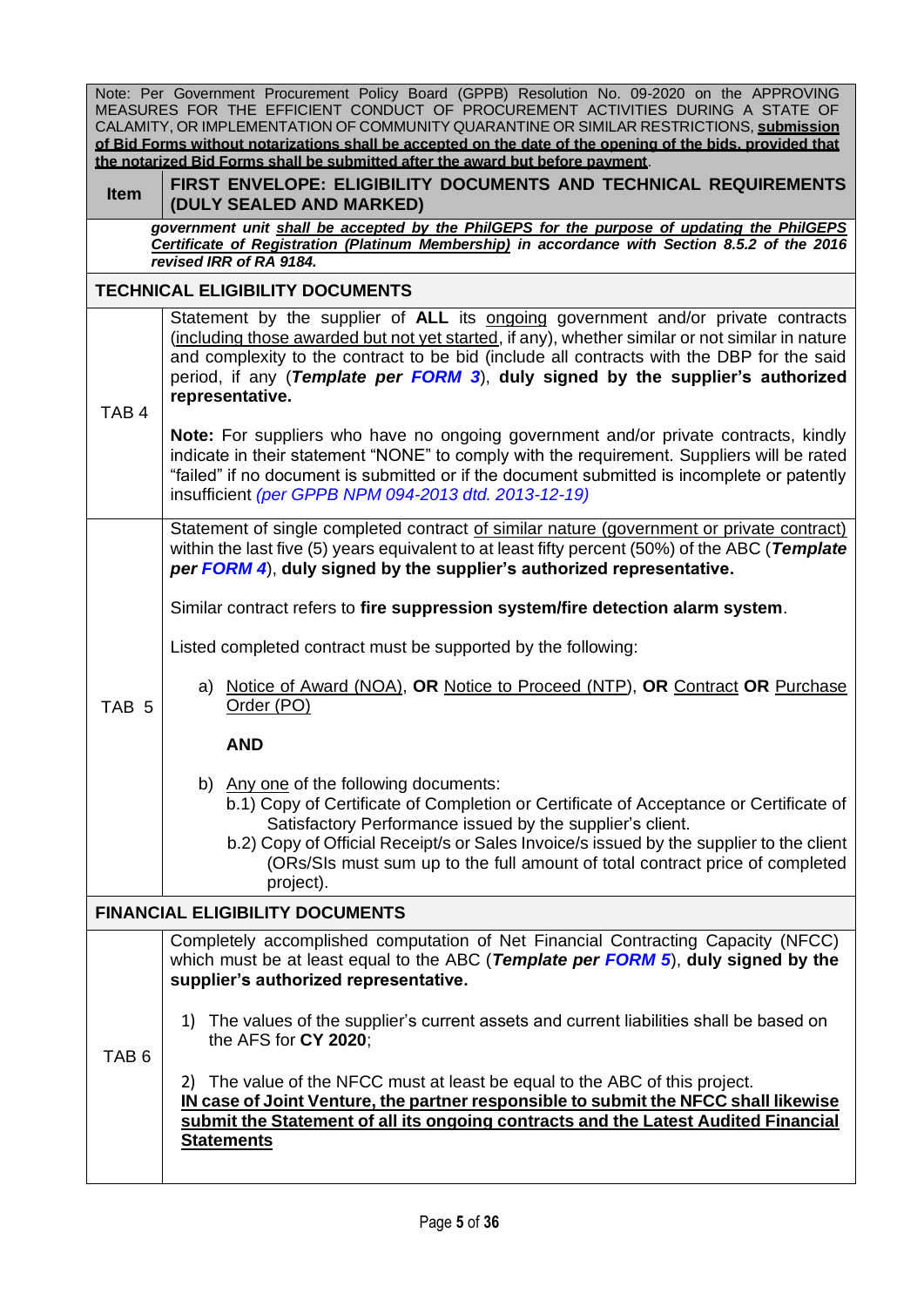|                  |                                                                                                                                                                                                                     | Note: Per Government Procurement Policy Board (GPPB) Resolution No. 09-2020 on the APPROVING<br>MEASURES FOR THE EFFICIENT CONDUCT OF PROCUREMENT ACTIVITIES DURING A STATE OF<br>CALAMITY, OR IMPLEMENTATION OF COMMUNITY QUARANTINE OR SIMILAR RESTRICTIONS, submission<br>of Bid Forms without notarizations shall be accepted on the date of the opening of the bids, provided that<br>the notarized Bid Forms shall be submitted after the award but before payment.                                                                                                                                                                                                                |  |  |  |
|------------------|---------------------------------------------------------------------------------------------------------------------------------------------------------------------------------------------------------------------|------------------------------------------------------------------------------------------------------------------------------------------------------------------------------------------------------------------------------------------------------------------------------------------------------------------------------------------------------------------------------------------------------------------------------------------------------------------------------------------------------------------------------------------------------------------------------------------------------------------------------------------------------------------------------------------|--|--|--|
| <b>Item</b>      | (DULY SEALED AND MARKED)                                                                                                                                                                                            | FIRST ENVELOPE: ELIGIBILITY DOCUMENTS AND TECHNICAL REQUIREMENTS                                                                                                                                                                                                                                                                                                                                                                                                                                                                                                                                                                                                                         |  |  |  |
|                  | <b>TECHNICAL COMPONENT</b>                                                                                                                                                                                          |                                                                                                                                                                                                                                                                                                                                                                                                                                                                                                                                                                                                                                                                                          |  |  |  |
| TAB <sub>7</sub> | Accomplished Omnibus Sworn Statement (Template per FORM 6), duly signed by the<br>supplier's authorized representative and notarized.                                                                               |                                                                                                                                                                                                                                                                                                                                                                                                                                                                                                                                                                                                                                                                                          |  |  |  |
|                  | Accomplished/conformed Technical Specifications per <b>FORM 7, duly signed by the</b><br>supplier's authorized representative for conformance.                                                                      |                                                                                                                                                                                                                                                                                                                                                                                                                                                                                                                                                                                                                                                                                          |  |  |  |
| TAB <sub>8</sub> | Suppliers must state either "Comply" or "Not Comply" against each of the individual<br>parameters of each Specification and must state their conformance in each and<br>every page of the Technical Specifications. |                                                                                                                                                                                                                                                                                                                                                                                                                                                                                                                                                                                                                                                                                          |  |  |  |
| <b>Item</b>      |                                                                                                                                                                                                                     | <b>SECOND ENVELOPE: FINANCIAL PROPOSAL (DULY SEALED AND MARKED)</b>                                                                                                                                                                                                                                                                                                                                                                                                                                                                                                                                                                                                                      |  |  |  |
| TAB <sub>1</sub> | Duly accomplished Financial Proposal Form (Template per FORM 8), duly signed by the<br>supplier's authorized representative.<br>Note: Total bid shall not exceed the total ABC of Php 1,500,000.00.                 |                                                                                                                                                                                                                                                                                                                                                                                                                                                                                                                                                                                                                                                                                          |  |  |  |
| TAB <sub>2</sub> | <b>TAB 1.</b><br>consistent with the financial bid per TAB 1:<br>Quantity<br>2 pcs<br>1pc<br>7 pcs<br>7 pcs<br>7 pcs<br>7 pcs<br>70 pcs<br>1 set<br>18 pcs<br>6 pcs                                                 | Detailed Financial Proposal/Price Schedule duly signed by the supplier's authorized<br>representative. Suppliers shall use FORM 9-A or FORM 9-B as template.<br>The total bid must not exceed the ABC and must be consistent with the total bid per<br>The detailed financial bid must include the unit and total price for the following, the<br>total of which must not exceed the total ABC of Php 1,500,000.00 and must be<br><b>Equipment</b><br>Pipe (riser)<br><b>Gate Valve</b><br><b>Supervisory Switch</b><br><b>Check valve</b><br><b>Flow Switch</b><br><b>Sight Glass</b><br><b>Sprinkler Head</b><br><b>Control Panel</b><br><b>Smoke Detector</b><br><b>Heat Detector</b> |  |  |  |
|                  | 7 pcs                                                                                                                                                                                                               | <b>Annunciators</b>                                                                                                                                                                                                                                                                                                                                                                                                                                                                                                                                                                                                                                                                      |  |  |  |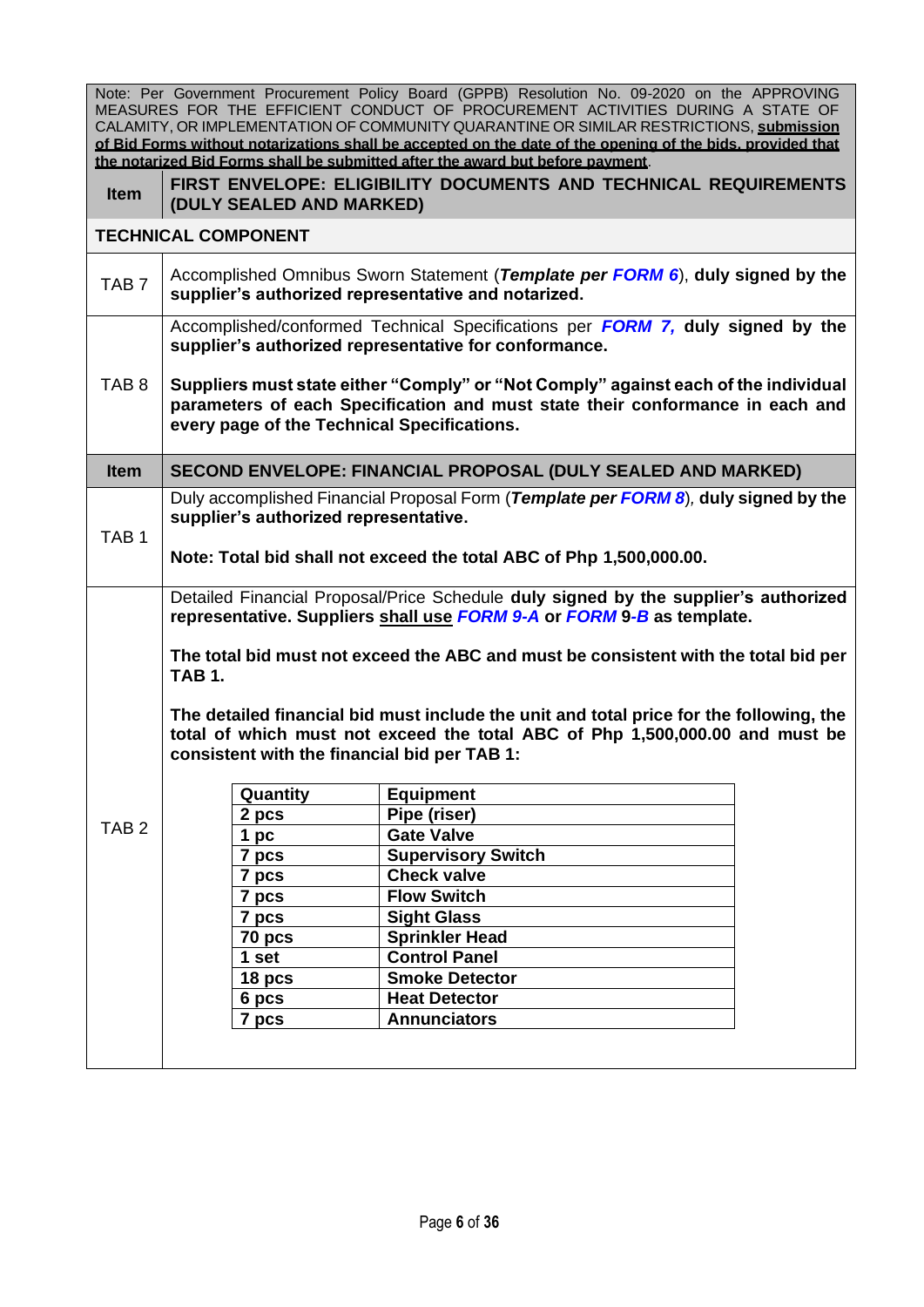## **FORM 1 (page 1 of 5)**

### **PROTOCOL/UNDERTAKING TO ENTER INTO A JOINT VENTURE**

### KNOW ALL MEN BY THESE PRESENTS:

This Protocol/Undertaking to Enter into a Joint Venture "Undertaking" is made and executed by:

**\_\_\_\_\_\_\_\_\_\_\_\_\_\_\_\_\_\_\_\_\_\_\_\_\_\_**(Name of the Service Provider/Potential JV Partner), a sole proprietorship/partnership/corporation (Choose one, delete the others) duly organized and existing under Philippine laws, with principal office address at \_\_\_ (Address), represented by its (Position of the Representative as indicated in the Secretary's Certificate), **\_\_\_\_\_\_\_\_\_\_\_\_\_\_\_\_\_\_\_\_\_** (Name of the Authorized Representative as indicated in the Secretary's Certificate)

- and -

**\_\_\_\_\_\_\_\_\_\_\_\_\_\_\_\_\_\_\_\_\_\_\_\_\_\_**(Name of the Service Provider/Potential JV Partner), a sole proprietorship/partnership/corporation (Choose one, delete the others) duly organized and existing under Philippine laws, with principal office address at \_\_\_\_\_\_\_\_\_\_\_\_\_\_\_\_\_\_\_\_\_\_\_\_\_\_\_ (Address), represented by its \_\_\_\_\_\_\_\_\_\_\_\_\_\_\_ (Position of the Representative as indicated in the Secretary's Certificate), **\_\_\_\_\_\_\_\_\_\_\_\_\_\_\_\_\_\_\_\_\_** (Name of the Authorized Representative as indicated in the Secretary's Certificate)

herein referred to collectively as the **"SUPPLIERS"**

- in favor of -

The **DEVELOPMENT BANK OF THE PHILIPPINES,** a financial institution created and operating pursuant to the provisions of Executive Order No. 81 dated December 3, 1986, otherwise known as the 1986 Revised Charter of the Development Bank of the Philippines, as amended by Republic Act No. 8523 dated February 14, 1998, with principal office at DBP Building, Sen. Gil J. Puyat Avenue, Makati City, Philippines, and herein referred to as **"DBP"** or the **"PROCURING ENTITY"**.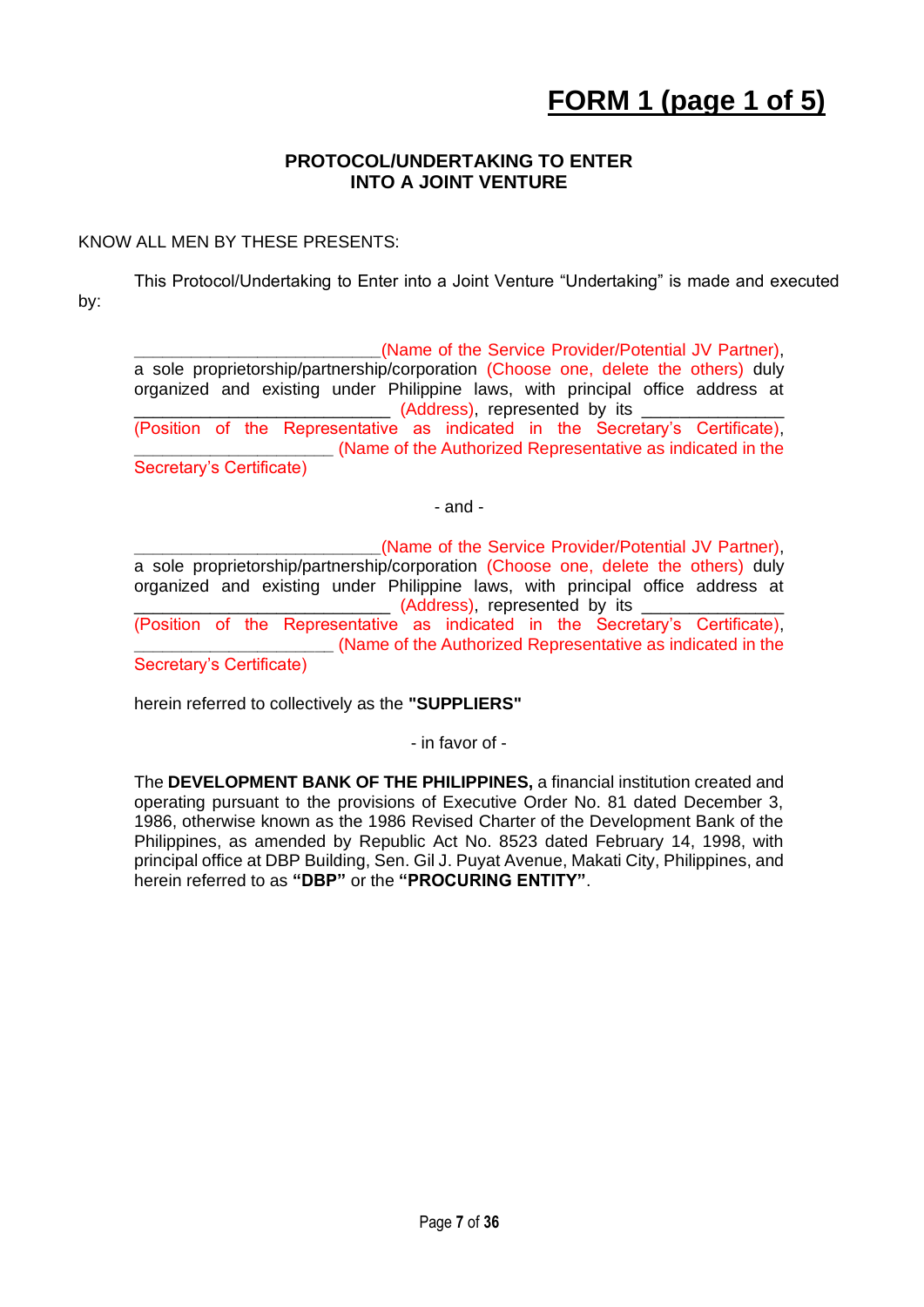### **WITNESSETH:**

**WHEREAS**, the **SUPPLIERS** desire to form and participate as a JOINT VENTURE ("JV") in the public bidding that will be conducted by the Development Bank of the Philippines pursuant to RA 9184 and its Revised IRR, with the following particulars:

| <b>Bid Reference No.:</b>                 |  |
|-------------------------------------------|--|
| <b>Name/Title of Procurement Project:</b> |  |
| <b>Approved Budget for the Contract:</b>  |  |

**WHEREAS**, as of the date of submission of the bid for the above-mentioned procurement project of **DBP**, the **SUPPLIERS** have not executed or entered into a Joint Venture Agreement;

**WHEREAS**, pursuant to Sections 23.1(b) for Goods and 24.1(b) for Consulting Services of the 2016 Revised IRR of RA 9184, Suppliers that desire to participate in the bidding project as a Joint Venture, are required to submit a Joint Venture Agreement ("JVA") and in the absence thereof, a Notarized Statement from all the potential JV partners stating therein that they will enter into and abide by the provisions of the JVA in the event that the bid is successful and failure to enter into a joint venture within ten (10) calendar days after receipt of the Notice of Award shall be a ground for the forfeiture of the bid security;

**NOW, THEREFORE,** for and in consideration of the foregoing premises, the **SUPPLIERS**, hereby undertake in favor of the **PROCURING ENTITY**, as follows:

1. The **SUPPLIERS** shall enter into a JOINT VENTURE and sign and execute a Joint Venture Agreement and abide by its provisions in the event that the bid is successful in the abovementioned procurement project of **DBP**.

2. The **SUPPLIERS** shall furnish **DBP**, through its Bids and Awards Committee (BAC) Secretariat, a duly signed and notarized copy of the JVA within ten (10) calendar days from receipt of the Notice from the DBP-BAC that the **SUPPLIERS** were declared as the Lowest Calculated and Responsive Service Provider (LCRB) or Highest Rated and Responsive Service Provider (HRRB), as the case may be.

3. For the purpose of executing and performing all acts necessary in order to participate in this bidding project, the following shall be the authorized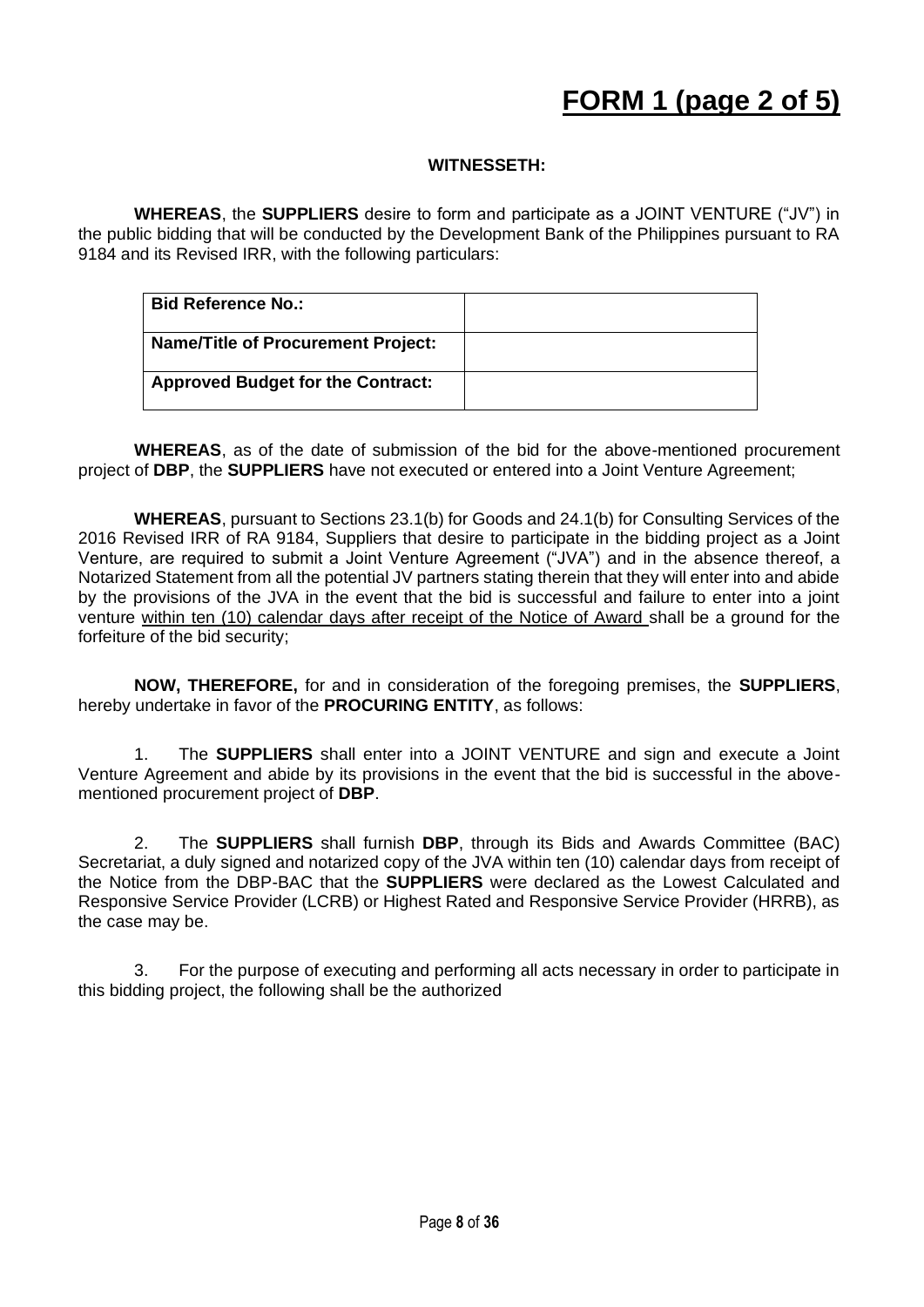## **FORM 1 (page 3 of 5)**

representative of the **SUPPLIERS** or the JV to be formed as supported by the **SUPPLIER'S** respective Secretary's Certificate:<sup>1</sup>

| <b>Name</b> | <b>Company and Position Specimen Signature</b> |  |
|-------------|------------------------------------------------|--|
|             |                                                |  |
|             |                                                |  |
|             |                                                |  |

acting:  $\Box$  singly (or) jointly (and) any (1 or 2)

4. The **SUPPLIERS** shall indicate in the Joint Venture Agreement the following provisions, among others:

- a. The JV Partners agree to be bound **jointly and severally** under the Joint Venture Agreement in relation to this bid project and the contract to be entered into with DBP;
- b. The shareholdings and contribution of each JV Partner to the Joint Venture (with percentages [%]);
- c. The Lead Company/JV Partner which shall be authorized to represent the JV in connection with this bid project specifying therein that the said lead company and the designated representative is duly authorized:
	- i) to execute the contract to be entered into by and between the JV and DBP **as indicated in Item No. 3 above**; and
	- ii) to issue the billing, sales invoice and receive any and all payments from DBP on behalf of the JV as well as the issuance of the corresponding official receipt.
- d. The manner of management.

5. The **SUPPLIERS** further undertake that they shall comply with the 2016 IRR of RA 9184 or the Government Procurement Reform Act, and all other prevailing/applicable laws, as well as the policies of **DBP**.

6. The **SUPPLIERS** hereby acknowledge that pursuant to relevant provisions of the 2016 Revised IRR of RA 9184,failure on the part of the **SUPPLIERS** to enter into the Joint Venture, execute/sign a Joint Venture Agreement, and furnish DBP a notarized copy thereof within the period specified above after a Notice of Award was duly issued by **DBP,** for any reason, shall be a ground for non-issuance

*<sup>1</sup>NAMES and ACTING AUTHORITY SHOULD CORRESPOND TO THAT STATED IN THE SUPPORTING SECRETARY'S CERTIFICATE FOR BOTH CORPORATIONS.*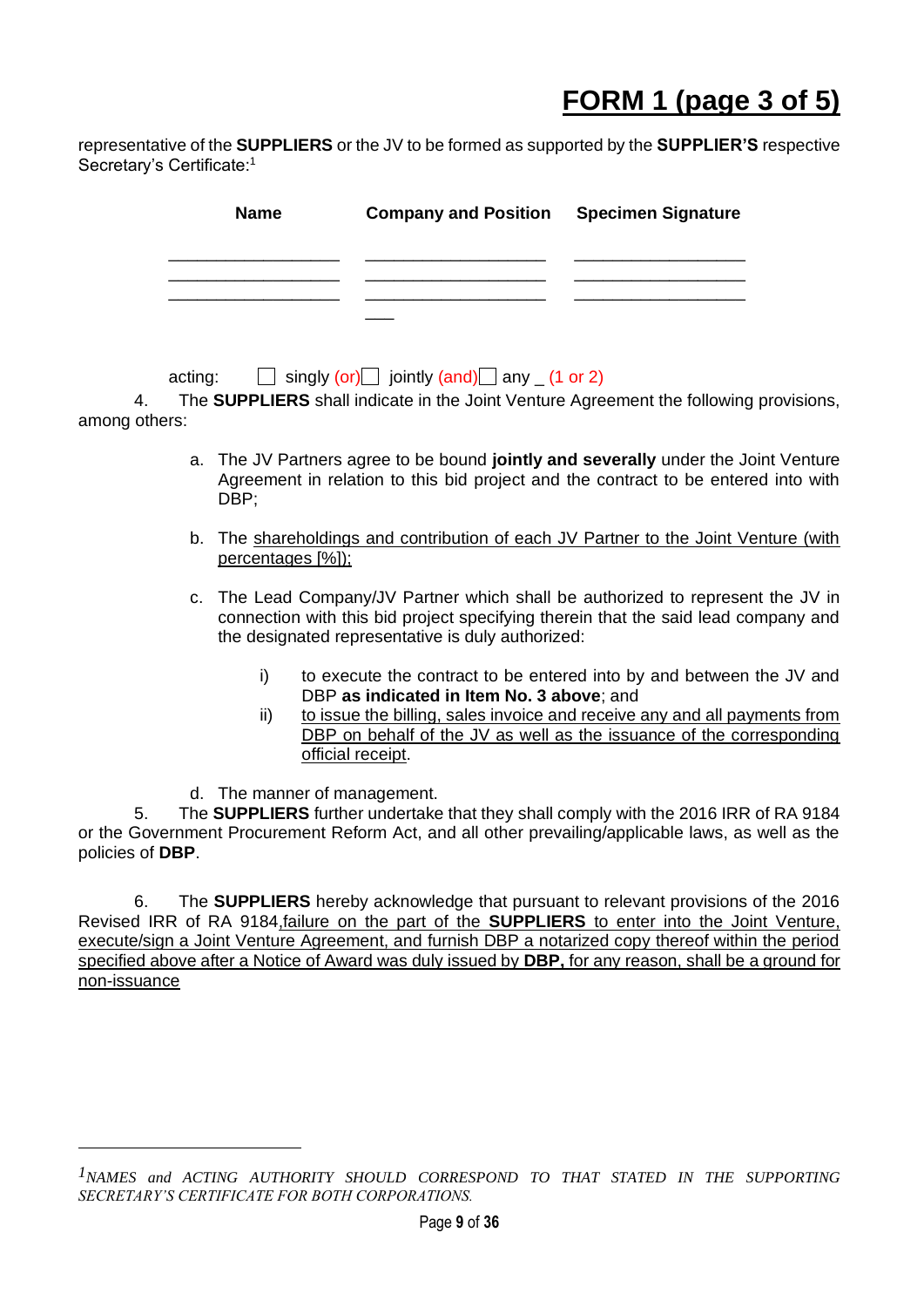## **FORM 1 (page 4 of 5)**

of the Notice to Proceed, forfeiture of the bid security and such other administrative and/or civil liabilities imposed under RA 9184 and its Revised IRR, GPPB Resolutions and Issuances, without liability on the part of **DBP**.

7. The **SUPPLIERS** further acknowledge that in relation to this bidding project and Undertaking, notice to one of the **SUPPLIERS**/Potential JV Partners is deemed notice to all **SUPPLIERS**.

**IN WITNESS WHEREOF**, the **SUPPLIERS** have caused these presents to be signed at \_\_\_\_\_\_\_\_\_\_\_(Place of Signing), Philippines this \_\_\_\_\_\_\_\_\_\_\_\_\_\_\_ (Date of Signing).

#### **SUPPLIERS:**

\_\_\_\_\_\_\_\_\_\_\_\_\_\_\_\_\_\_\_\_\_\_\_\_\_\_\_\_\_\_\_\_ (Name of JV Partner No. 1) By: By: Exercise By: Exercise By:

\_\_\_\_\_\_\_\_\_\_\_\_\_\_\_\_\_\_\_\_\_\_\_\_\_\_\_\_\_\_\_ (Name of JV Partner No. 2)

(Name of the Authorized Signatory of JV Partner No. 1)

Per Secretary's Certificate dated **Per Secretary's Certificate dated** 

\_\_\_\_\_\_\_\_\_\_\_\_\_\_\_\_\_\_\_\_\_\_\_\_\_\_\_\_ \_\_\_\_\_\_\_\_\_\_\_\_\_\_\_\_\_\_\_\_\_\_\_\_\_\_\_\_ (Name of the Authorized Signatory of JV Partner No. 2) (Position) (Position)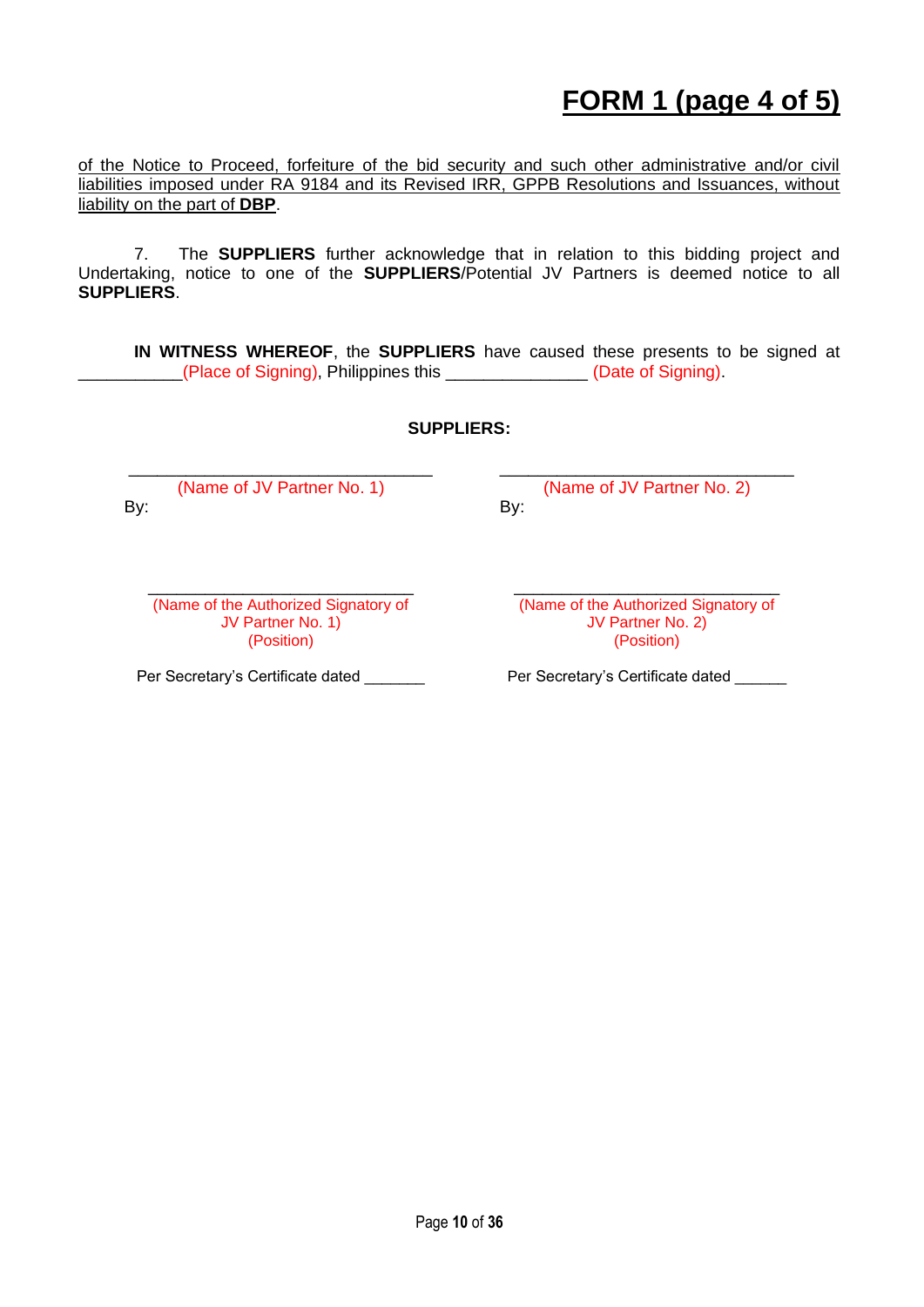## **FORM 1 (page 5 of 5)**

### **ACKNOWLEDGMENT**

REPUBLIC OF THE PHILIPPINES)<br>MAKATI CITY (1958) **MAKATI CITY** 

**BEFORE ME**, this \_\_\_ day of \_\_\_\_\_\_\_\_\_\_\_\_\_\_\_\_\_ personally appeared:

| Name | Competent Evidence of<br>Identity | Place/Date Issued |
|------|-----------------------------------|-------------------|
|      |                                   |                   |
|      |                                   |                   |

known to me and to me known to be the same person/s who executed the foregoing instrument and who acknowledged to me that the same is his/her free and voluntary act and deed. This instrument, which consists of \_\_\_\_\_\_() pages, refers to a Protocol/Undertaking to Enter into a Joint Venture and signed by the Suppliers and their instrumental witnesses on each and every page thereof.

**IN TESTIMONY WHEREOF**, I have hereunto set my hand and affixed my notarial seal at the place and on the date first above written.

| Doc. No.        |  |
|-----------------|--|
| Page No. $_{-}$ |  |
| Book No. _      |  |
| Series of 20    |  |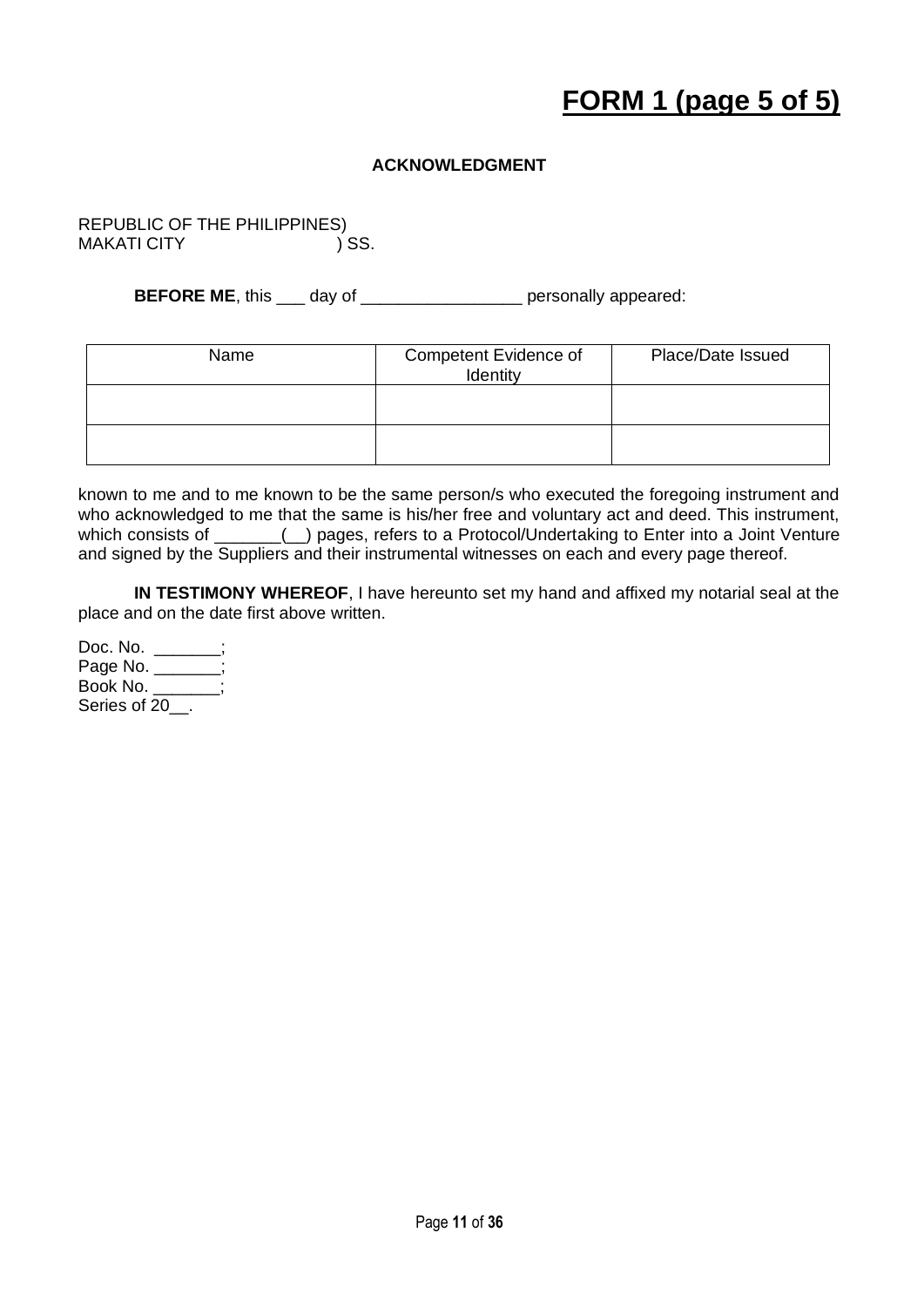### **FORM 2-A (page 1 of 2)**

**(For Sole Proprietorships)**

**(use Supplier's Official Letterhead)**

# *SPECIAL POWER OF ATTORNEY*

|                                  | Filipino, of legal age, doing business under the trade name                          |
|----------------------------------|--------------------------------------------------------------------------------------|
| and style of "                   | ", duly organized and existing under Philippine laws,                                |
| with principal office address at | hereby name, constitute,                                                             |
| and appoint                      | (Name of Attorney-in-Fact) as my authorized                                          |
|                                  | representative and attorney-in-fact to do, execute, and perform any and all acts     |
|                                  | necessary to participate, submit bids, sign and execute documents and instruments,   |
|                                  | including the Bid Securing Declaration and/or to represent me in any and all bidding |
|                                  | proceedings conducted by the Development Bank of the Philippines for the Bid Project |
|                                  | (Indicate Bid Project Title and No.)                                                 |

**I hereby grant, unto my said attorney-in-fact, full power and authority, to do, execute and perform all acts necessary or proper to render effective the power above-stated, as fully and effectively as I might or could lawfully do if personally present, and hereby ratifying and confirming all that my said attorney-in-fact shall do with full power of substitution and hereby further confirms all that said representative shall lawfully do or cause to be done by virtue hereof.**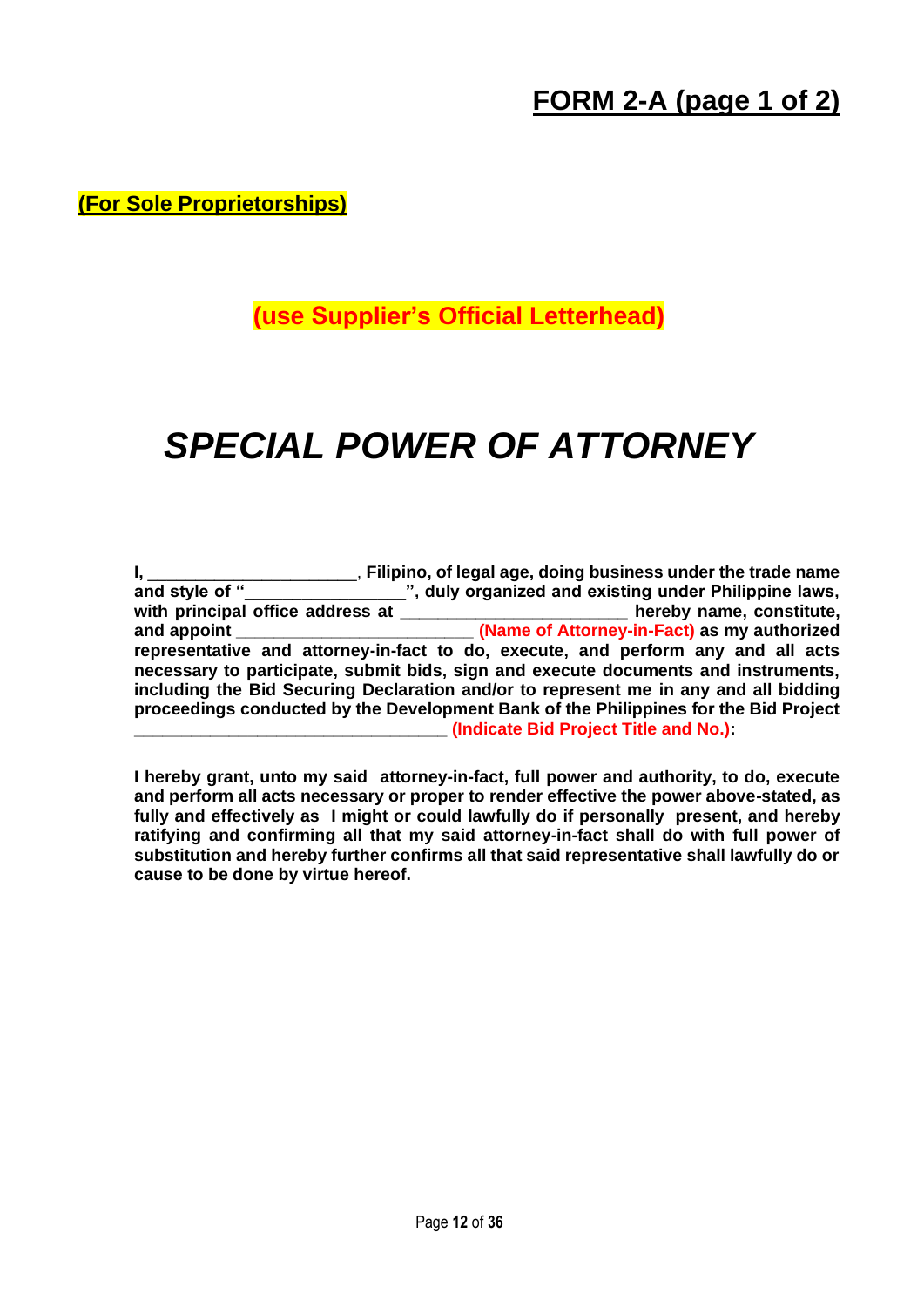### **FORM 2-A (page 2 of 2)**

**IN WITNESS WHEREOF**, I have hereunto affixed my signature on this \_\_\_\_ day of \_\_\_\_\_\_\_\_\_\_, 20 at \_\_\_\_\_\_\_\_\_\_\_\_.

Affiant/Principal

 **\_\_\_\_\_\_\_\_\_\_\_\_\_\_\_\_\_\_\_\_\_\_\_\_\_\_\_\_\_**

Attorney-in-Fact

 **\_\_\_\_\_\_\_\_\_\_\_\_\_\_\_\_\_\_\_\_\_\_\_\_\_\_\_\_\_\_** 

**\_\_\_\_\_\_\_\_\_\_\_\_\_\_\_\_\_\_\_\_\_\_\_\_\_\_\_\_**

Signed in the Presence of:

Witness Witness

(NOTE: PLS. USE THIS FORM **ONLY** IF THE REGISTERED PROPRIETOR OPTS TO AUTHORIZE ANOTHER PERSON TO REPRESENT HER/HIM TO DO, EXECUTE, AND PERFORM ANY AND ALL ACTS NECESSARY IN ORDER TO PARTICIPATE, SUBMIT BIDS, SIGN AND EXECUTE DOCUMENTS PERTAINING TO THE BID PROJECT.)

#### **ACKNOWLEDGMENT**

REPUBLIC OF THE PHILIPPINES) ) SS.

**\_\_\_\_\_\_\_\_\_\_\_\_\_\_\_\_\_\_\_\_\_\_\_\_\_\_\_\_\_\_**

BEFORE ME, a Notary Public for and in the (Province/City/Municipality) of \_\_\_\_\_\_ personally appeared \_\_\_\_\_\_\_\_\_\_\_\_\_\_\_\_\_\_\_\_\_\_\_\_ with Identification No. \_\_\_\_\_\_\_\_\_\_\_\_\_\_\_\_\_ issued on at electron at a sum who was at a shown to me and to me known to be the same person who executed the foregoing instrument which he/she acknowledged to me to be his/her free and voluntary act and deed, consisting of only \_\_\_\_\_\_ (\_\_\_) page/s, including this page in which this Acknowledgement is written, duly signed by him/her and his/her instrumental witnesses on each and every page hereof.

WITNESS MY HAND AND SEAL this \_\_\_\_\_\_\_\_\_\_\_\_\_\_\_ at \_\_\_\_\_\_\_\_\_\_\_\_\_, Philippines.

**NOTARY PUBLIC**

| Doc. No.  |  |
|-----------|--|
| Page No.  |  |
| Book No.  |  |
| Series of |  |
|           |  |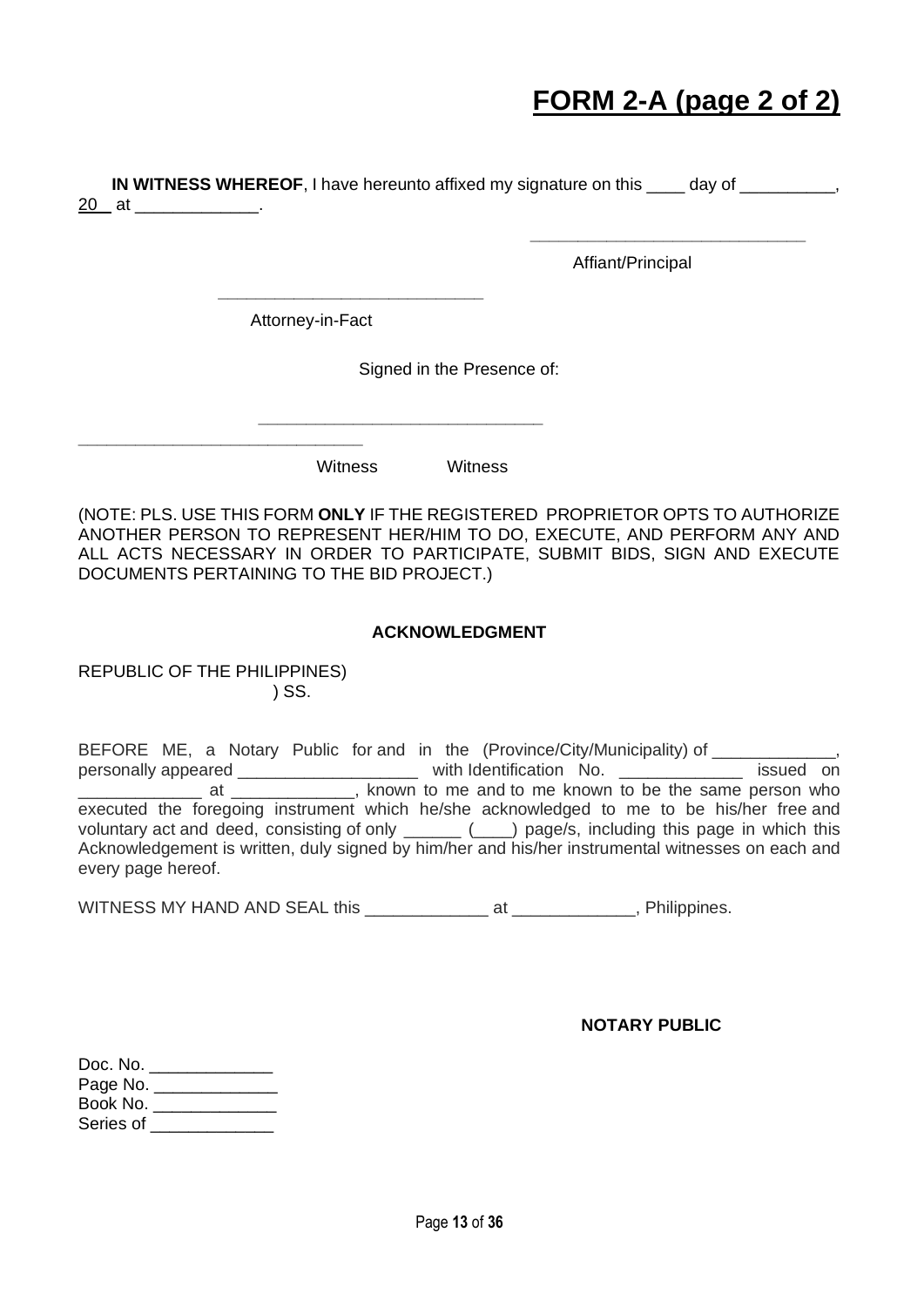### **(For Corporations, Partnerships or Cooperatives)**

### **(use Supplier's Official Letterhead)**

### REPUBLIC OF THE PHILIPPINES) ) S.S.

### SECRETARY'S CERTIFICATE

I, \_\_\_\_\_\_\_\_\_\_\_\_\_\_\_\_\_\_\_\_\_\_\_\_\_\_\_\_\_\_ (Name of the Corporate Secretary), the Corporate Secretary of the \_\_\_\_\_\_\_\_\_\_\_\_\_\_\_\_\_\_\_\_\_\_(Name of the Corporation), a corporation duly organized and existing under and by virtue of the laws of the Philippines with principal office at \_\_\_\_\_\_\_\_\_\_\_\_\_\_\_\_\_\_\_\_\_\_\_\_\_\_\_\_\_\_\_\_ (Address of the Corporation) (the "Corporation"), after having been duly sworn according to law, does hereby certify that at the meeting of the Board of Directors of the said Corporation duly convened and held on \_\_\_\_\_\_\_\_\_\_\_\_\_\_\_\_(Date of the meeting) at \_\_\_\_\_\_\_\_\_\_\_\_\_\_\_\_\_\_\_\_\_\_\_\_\_\_\_\_ (Place of the meeting) at which a quorum was present and acted throughout, the following resolutions were unanimously approved and adopted through Board Resolution No. \_\_\_ (Indicate Board Resolution No.), Series of 20\_\_:

> "**RESOLVED**, that the Corporation is hereby authorized to participate in the bidding of \_\_\_\_\_\_\_\_\_\_\_\_\_\_\_\_\_\_\_\_\_\_ (Name of the Project and Project ID No.) of the Development Bank of the Philippines ("DBP" or the "Procuring Entity") and if awarded the project shall enter into contract with DBP;

> **RESOLVED**, that in connection with the said bidding, the following is/are hereby appointed and designated as the duly authorized representative/s of the **Corporation**, granted with full power and authority to do, execute and perform any and all acts necessary and/or to represent the **Corporation** to participate in the bidding of the above-mentioned project which includes **to sign for and in behalf of the Corporation all bid documents, submit the bid**, and to sign contracts, agreements, instruments, statements, reports, and other documents pertaining to the bidding **including the ensuing contract with DBP** and all other documents, as may be required:

|         | <b>Name</b> | <b>Position</b>                                   | <b>Specimen Signature</b> |
|---------|-------------|---------------------------------------------------|---------------------------|
|         |             |                                                   |                           |
|         |             |                                                   |                           |
| acting: |             | singly (or) jointly (and) any $(1 \text{ or } 2)$ |                           |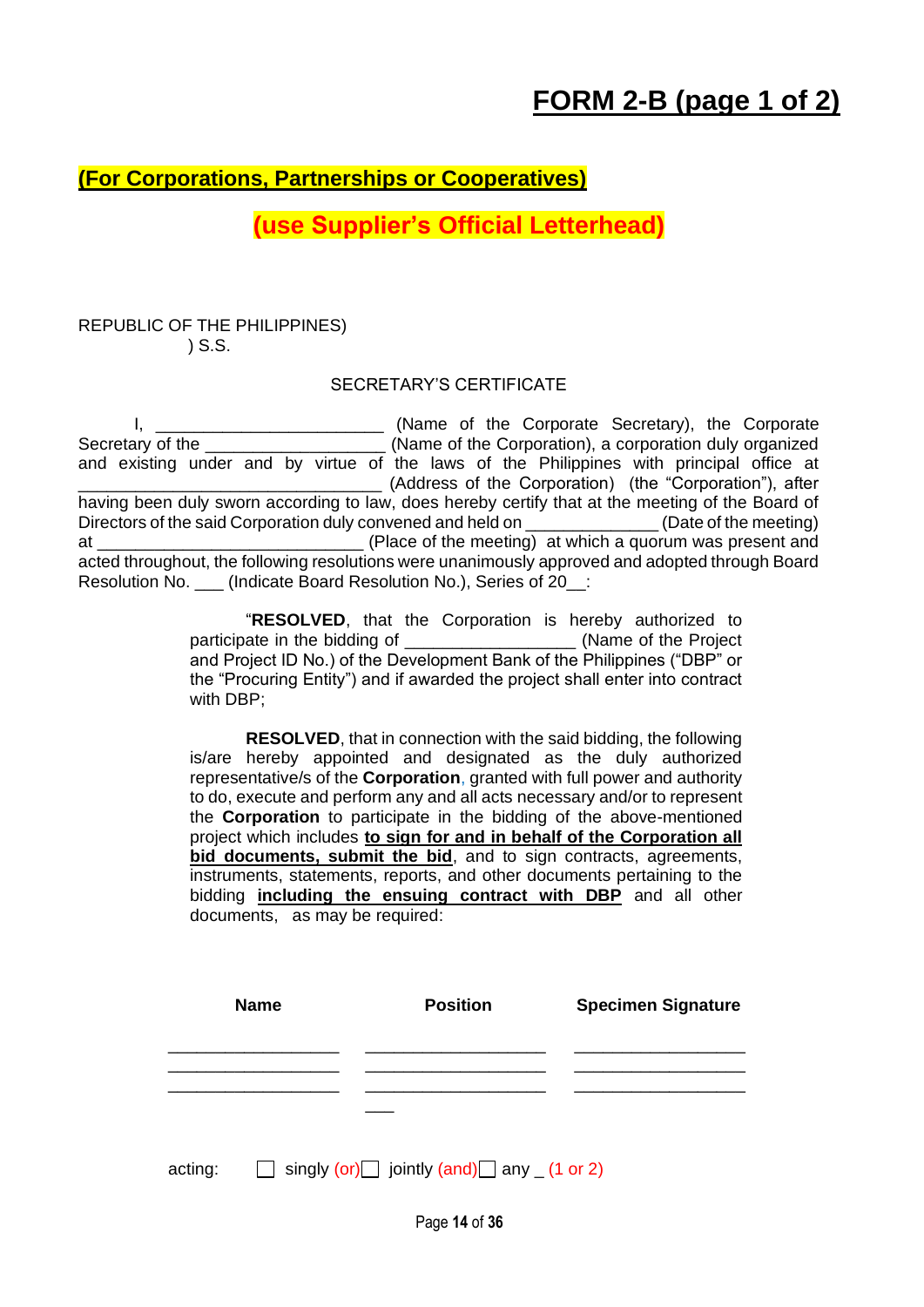**RESOLVED FURTHER THAT**, the \_\_\_\_\_\_\_\_\_\_\_\_\_\_\_\_\_\_ (Name

of the Corporation):

- (1) Submits itself to the jurisdiction of the Philippine government and waives its right to question the jurisdiction of the Philippine courts; and
- (2) Shall neither seek nor obtain writs of injunction or prohibition or restraining order against the DBP or any other agency in connection with this project to prevent and restrain the bidding procedures related thereto, the negotiating of the award of a contract to a successful Service Provider, and the carrying out of the awarded contract.

**RESOLVED FINALLY**, that the foregoing authorities shall remain in full force and effect and binding on the Corporation until notice in writing is received by DBP, revoking, amending, or otherwise modifying the same."

The undersigned further certifies that the foregoing resolutions have not been revoked, amended, or otherwise modified, and remain valid and subsisting.

The foregoing excerpts of the minutes of the Board meeting are true and correct and in accordance with the corporate records under my custody and are consistent with the Articles of Incorporation and By-laws of the Corporation.

IN WITNESS WHEREOF, I have hereunto affixed my signature on this day of \_\_\_\_\_\_\_\_\_\_, 20\_\_\_ at \_\_\_\_\_\_\_\_\_\_\_\_\_\_.

> \_\_\_\_\_\_\_\_\_\_\_\_\_\_\_\_\_\_\_\_\_\_\_\_ Corporate Secretary

SUBSCRIBED AND SWORN to before me, this day of , 20 at , affiant exhibiting to me his/her Competent Evidence of Identity issued on \_\_\_\_\_\_\_ at \_\_\_\_\_\_\_\_\_\_\_\_.

NOTARY PUBLIC

| Doc. No.  |  |
|-----------|--|
| Page No.  |  |
| Book No.  |  |
| Series of |  |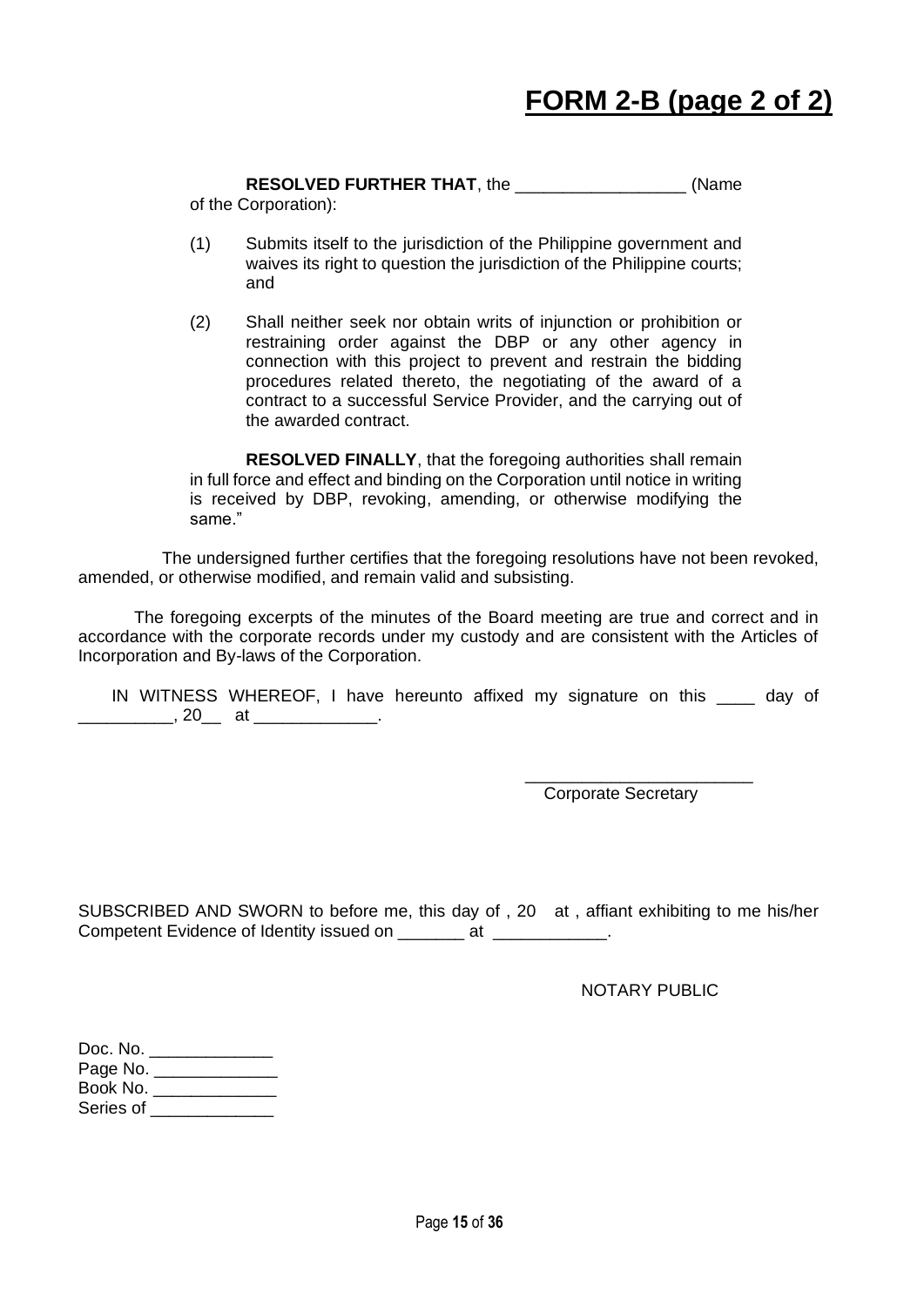### **(For FORMED Joint Venture-Incorporated)**

### **(use Supplier's Official Letterhead)**

### REPUBLIC OF THE PHILIPPINES) ) S.S.

### **SECRETARY'S CERTIFICATE**

I, \_\_\_\_\_\_\_\_\_\_\_\_\_\_\_\_\_\_\_\_\_\_\_\_ (Name of the Corporate Secretary)**,** the Corporate Secretary of the **with the Collect Constant Constant** (Name of the Corporation), a corporation duly organized and existing under and by virtue of the laws of the Philippines with principal office at \_\_\_\_\_\_\_\_\_\_\_\_\_\_\_\_\_\_\_\_\_\_\_\_\_\_\_\_\_\_\_\_ (Address of the Corporation) **(the "Corporation")**, after having been duly sworn according to law, does hereby certify that at the meeting of the Board of Directors of the said Corporation duly convened and held on \_\_\_\_\_\_\_\_\_\_\_\_\_\_\_(Date of the meeting) at \_\_\_\_\_\_\_\_\_\_\_\_\_\_\_\_\_\_\_\_\_\_\_\_\_\_\_\_ (Place of the meeting) at which a quorum was present and acted throughout, the following resolutions were unanimously approved and adopted through **Board Resolution No. \_\_\_** (Indicate Board Resolution No.)**, Series of 20\_\_**:

|                              |                                                                              |                                            | (Name of the              |  |
|------------------------------|------------------------------------------------------------------------------|--------------------------------------------|---------------------------|--|
| Joint Venture) is authorized |                                                                              | to participate in the bidding of           |                           |  |
|                              |                                                                              | (Project                                   | $ID-No.$                  |  |
|                              |                                                                              | of the Development Bank of the Philippines |                           |  |
|                              | ("DBP" or the "Procuring Entity"); and that in connection with the said      |                                            |                           |  |
|                              | bidding, the following is/are hereby appointed and designated as the duly    |                                            |                           |  |
|                              | authorized representative/s of the JV, granted with full power and authority |                                            |                           |  |
|                              | to do, execute and perform any and all acts necessary and/or to represent    |                                            |                           |  |
|                              | the JV to participate in the bidding of the above-mentioned project          |                                            |                           |  |
|                              | which includes to sign for and in behalf of the JV all bid documents,        |                                            |                           |  |
|                              | submit the bid, and to signcontracts, agreements, instruments, statements,   |                                            |                           |  |
|                              | reports, and other documents pertaining to the bidding <i>includingthe</i>   |                                            |                           |  |
|                              |                                                                              |                                            |                           |  |
|                              | ensuing contract with DBP and all other documents, as may be                 |                                            |                           |  |
|                              |                                                                              |                                            |                           |  |
|                              |                                                                              |                                            |                           |  |
|                              |                                                                              |                                            |                           |  |
| <b>Name</b>                  | <b>Position</b>                                                              |                                            | <b>Specimen Signature</b> |  |
|                              |                                                                              |                                            |                           |  |
|                              |                                                                              |                                            |                           |  |
|                              |                                                                              |                                            |                           |  |
|                              |                                                                              |                                            |                           |  |
| required:                    |                                                                              |                                            |                           |  |
|                              |                                                                              |                                            |                           |  |
| acting:                      | singly (or) $\Box$ jointly (and) $\Box$ any $(1 \text{ or } 2)$ ;            |                                            |                           |  |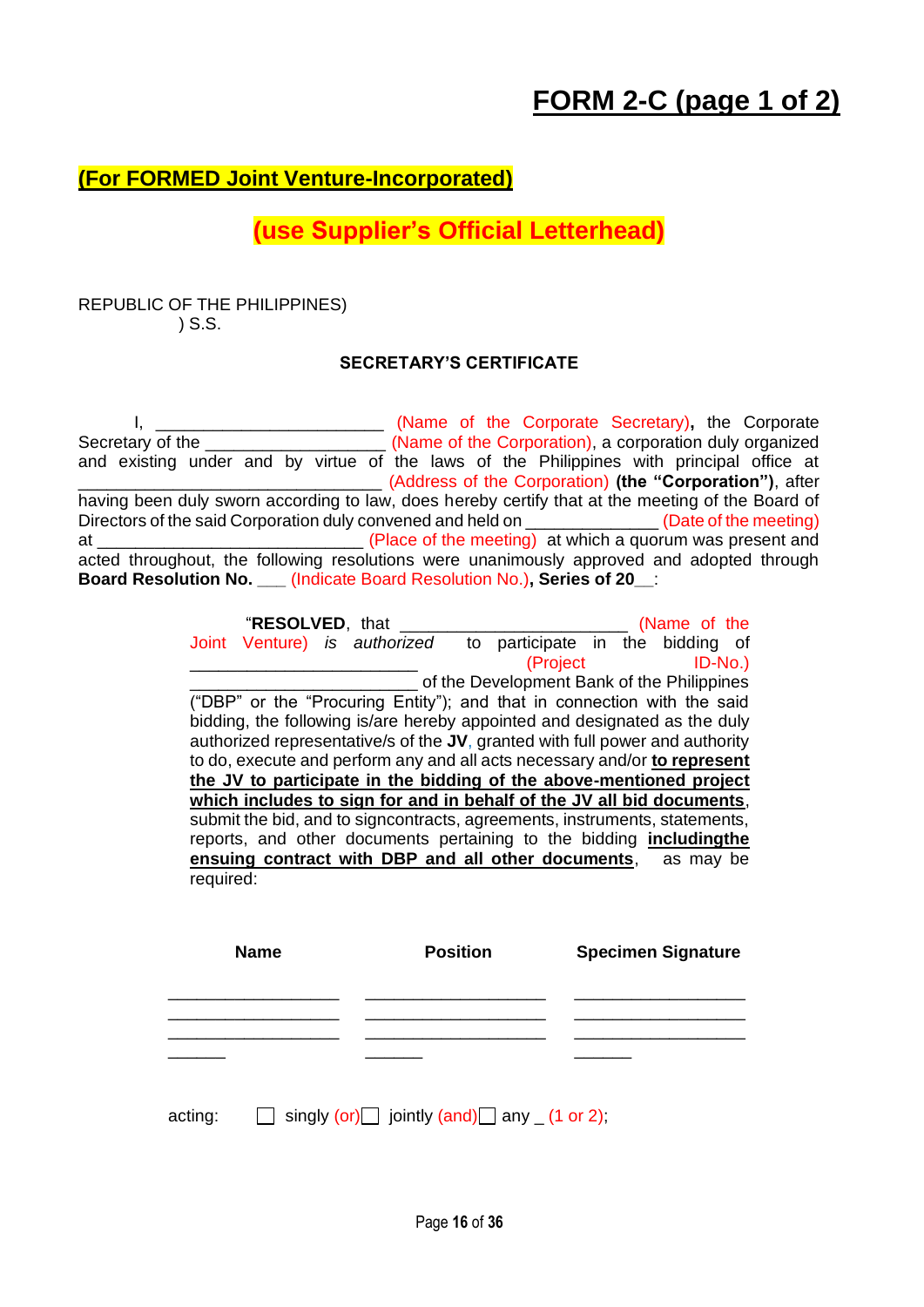#### **RESOLVED FURTHER,** that the \_\_\_\_\_\_\_\_\_\_\_\_\_\_\_\_\_\_\_\_\_\_\_\_

(Name of the JV):

- (1) Submits itself to the jurisdiction of the Philippine government and waives its right to question the jurisdiction of the Philippine courts; and
- (2) Shall neither seek nor obtain writs of injunction or prohibition or restraining order against the DBP or any other agency in connection with this project to prevent and restrain the bidding procedures related thereto, the negotiating of the award of a contract to a successful Service Provider, and the carrying out of the awarded contract.

**RESOLVED FINALLY,** that the foregoing authorities shall remain in full force and effect and binding on the Corporation until notice in writing is received by DBP, revoking, amending, or otherwise modifying the same."

The undersigned further certifies that the foregoing resolutions have not been revoked, amended, or otherwise modified, and remain valid and subsisting.

The foregoing excerpts of the minutes of the Board meeting are true and correct and in accordance with the corporate records under my custody and are consistent with the Articles of Incorporation and By-laws of the Corporation.

**IN WITNESS WHEREOF**, I have hereunto affixed my signature on this \_\_\_\_ day of  $20$  at  $\qquad \qquad \ldots$ 

> \_\_\_\_\_\_\_\_\_\_\_\_\_\_\_\_\_\_\_\_\_\_\_\_\_\_ Corporate Secretary

SUBSCRIBED AND SWORN to before me, a Notary Public for and in \_\_\_\_\_\_\_\_\_\_\_\_\_\_\_\_\_\_\_\_\_\_\_\_, personally appeared (name of corporate secretary), who has satisfactorily proven to me his/her identity through his/her I.D. No. (ID Name and number) valid until (expiry date) that he/she is the same person who executed and voluntarily signed the foregoing Secretary's Certificate which he/she acknowledged before me as his/her free and voluntary act and deed this \_\_\_\_\_\_\_\_\_\_\_\_\_\_\_\_\_\_\_\_\_\_\_\_\_\_\_\_\_\_\_\_\_\_\_ day of \_\_\_\_\_\_\_\_\_\_\_\_\_, 20\_\_\_ at \_\_\_\_\_\_

#### **NOTARY PUBLIC**

| Doc. No.  |  |
|-----------|--|
| Page No.  |  |
| Book No.  |  |
| Series of |  |
|           |  |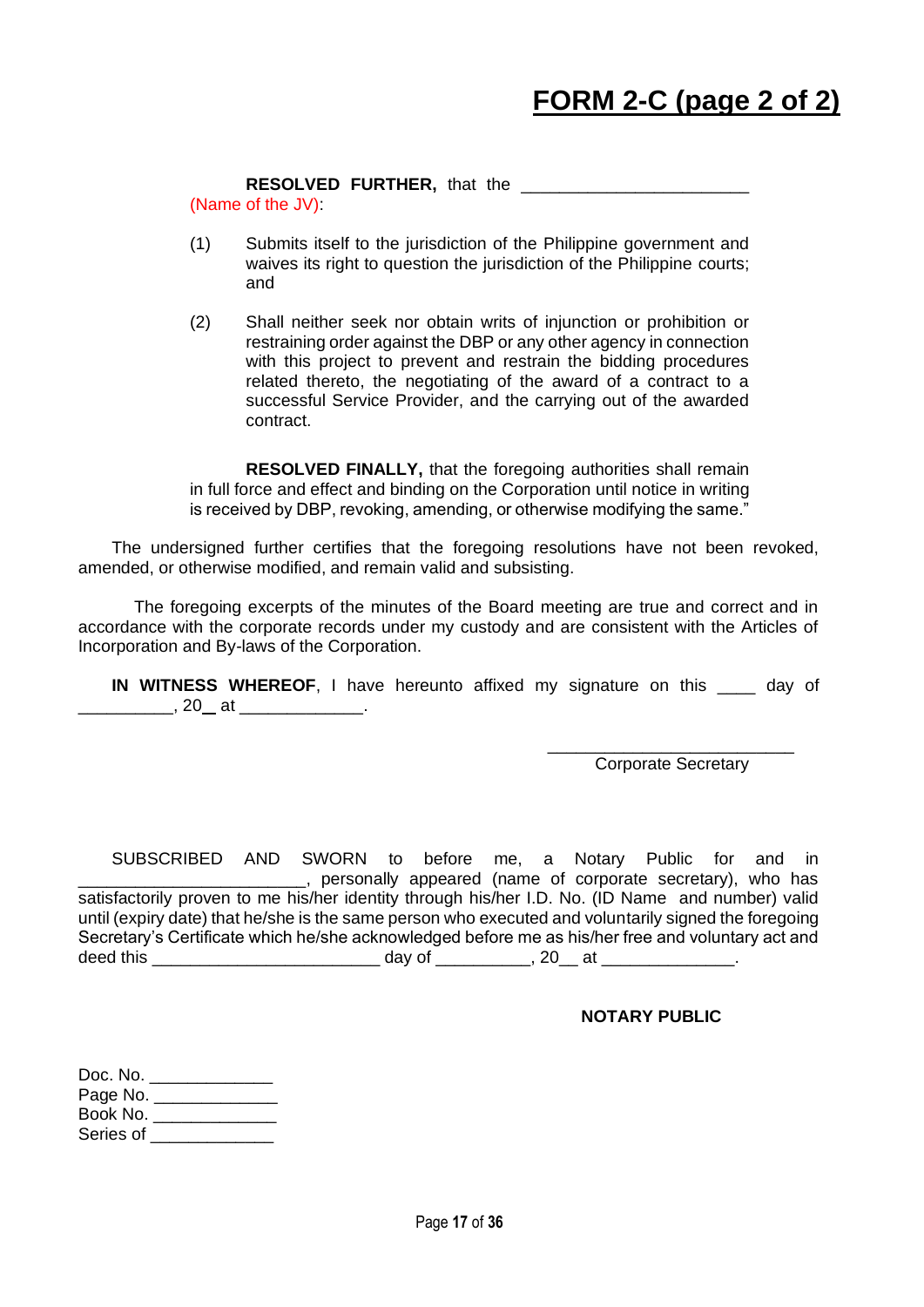### **FORM 2-D (page 1 of 3)**

### **(For UNINCORPORATED Joint Venture)**

REPUBLIC OF THE PHILIPPINES) ) SS.

#### *SECRETARY'S CERTIFICATE*

 **I, \_\_\_\_\_\_\_\_\_\_\_\_\_\_\_\_\_\_\_\_\_\_\_\_ (Name of the Corporate Secretary), the Corporate Secretary of the \_\_\_\_\_\_\_\_\_\_\_\_\_\_\_\_\_\_\_ (Name of the Corporation), a corporation duly organized and existing under and by virtue of the laws of the Philippines with principal office at \_\_\_\_\_\_\_\_\_\_\_\_\_\_\_\_\_\_\_\_\_\_\_\_\_\_\_\_\_\_\_\_ (Address of the Corporation) (the "Corporation"), after having been duly sworn according to law, do hereby certify that at the meeting of the Board of Directors of the said Corporation duly convened and held on \_\_\_\_\_\_\_\_\_\_\_\_\_\_ (Date of the meeting) at \_\_\_\_\_\_\_\_\_\_\_\_\_\_\_\_\_\_\_\_\_\_\_\_\_\_\_\_ (Place of the meeting) at which a quorum was present and acted throughout, the following resolutions were**  unanimously approved and adopted through Board Resolution No. **(Indicate Board Resolution No.), Series of 20\_\_:**

"**RESOLVED**, that the Corporation is hereby authorized to participate in the bidding of  $\blacksquare$  (Name of the Project and Project ID No.) of the Development Bank of the Philippines ("DBP" or the "Procuring Entity") as a Joint Venture ("JV") with \_\_\_\_\_\_\_\_\_\_\_\_\_\_\_\_\_\_\_\_\_ (Name of the Joint Venture Partner), hereinafter referred to as the "*Unincorporated JV*" pursuant to the terms and conditions of the Joint Venture Agreement ("JVA") executed by and between the said corporations on \_\_\_\_\_\_\_\_\_\_\_\_\_\_\_\_ (Date of the JVA);

**RESOLVED ALSO,** that in connection with the said bidding, the following is/are hereby appointed and designated as the duly authorized representative/s of the *Unincorporated JV* **and the Lead Partner of the said Unincorporated JV**, granted with full power and authority to do, execute and perform any and all acts necessary and/or to represent the *Unincorporated JV* to participate in the bidding of the above-mentioned project which includes to sign for and in behalf of the *Unincorporated JV*all bid documents, submit the bid, and to sign contracts, agreements, instruments, statements, reports, and other documents pertaining to the bidding including the ensuing contract with DBP and all other documents, as may be required:

LEAD PARTNER:  $(NAME OF CORPORTION)$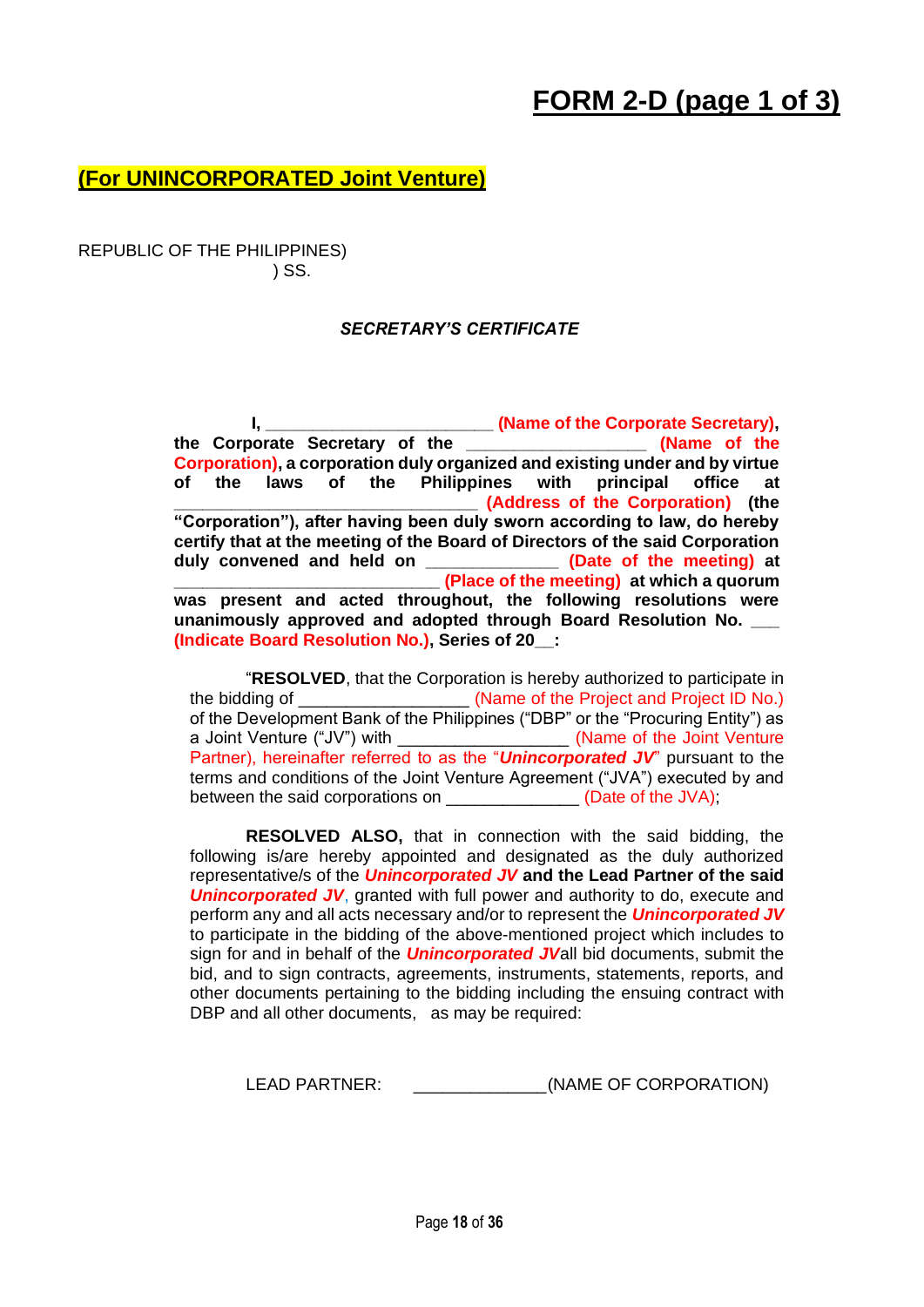## **FORM 2-D (page 2 of 3)**

| Name $2$ |                    | <b>Position</b>          | <b>Specimen Signature</b>       |  |
|----------|--------------------|--------------------------|---------------------------------|--|
|          |                    |                          |                                 |  |
| acting:  | $\Box$ singly (or) | jointly (and)<br>$\perp$ | $\Box$ any $(1 \text{ or } 2);$ |  |

**RESOLVED FURTHER** that, the \_\_\_\_\_\_\_\_\_\_\_\_\_\_\_\_\_\_\_\_\_\_\_\_ (Name of the Corporation):

- (3) Submits itself to the jurisdiction of the Philippine government and waives its right to question the jurisdiction of the Philippine courts; and
- (4) Shall neither seek nor obtain writs of injunction or prohibition or restraining order against the DBP or any other agency in connection with this project to prevent and restrain the bidding procedures related thereto, the negotiating of the award of a contract to a successful Service Provider, and the carrying out of the awarded contract.

**RESOLVED FINALLY** that, the foregoing authorities shall remain in full force and effect and binding on the Corporation until notice in writing is received by DBP, revoking, amending, or otherwise modifying the same."

The undersigned also certifies that \_\_\_\_\_\_\_\_\_\_\_\_\_\_\_\_\_\_\_\_\_\_ (Name of the Corporation's Signatory to the JVA) has been previously and duly authorized by the Board of the Directors thru Board Resolution No. \_\_\_, Series of \_\_\_ (Indicate the Board Resolution authorizing the Representative of the Corporation as Signatory to the JVA) to sign the JVA for and in behalf of the Corporation.

The undersigned further certifies that the foregoing resolutions have not been revoked, amended, or otherwise modified, and remain valid and subsisting.

The foregoing excerpts of the minutes of the Board meeting are true and correct and in accordance with the corporate records under my custody and are consistent with the Articles of Incorporation and By-laws of the Corporation.

*<sup>2</sup>Both Corporations should designate the same representative/s to sign the bidding documents and the contract, if awarded the project subject of the bidding. The name must be consistent with the authorized representative as indicated in the Joint Venture Agreement.*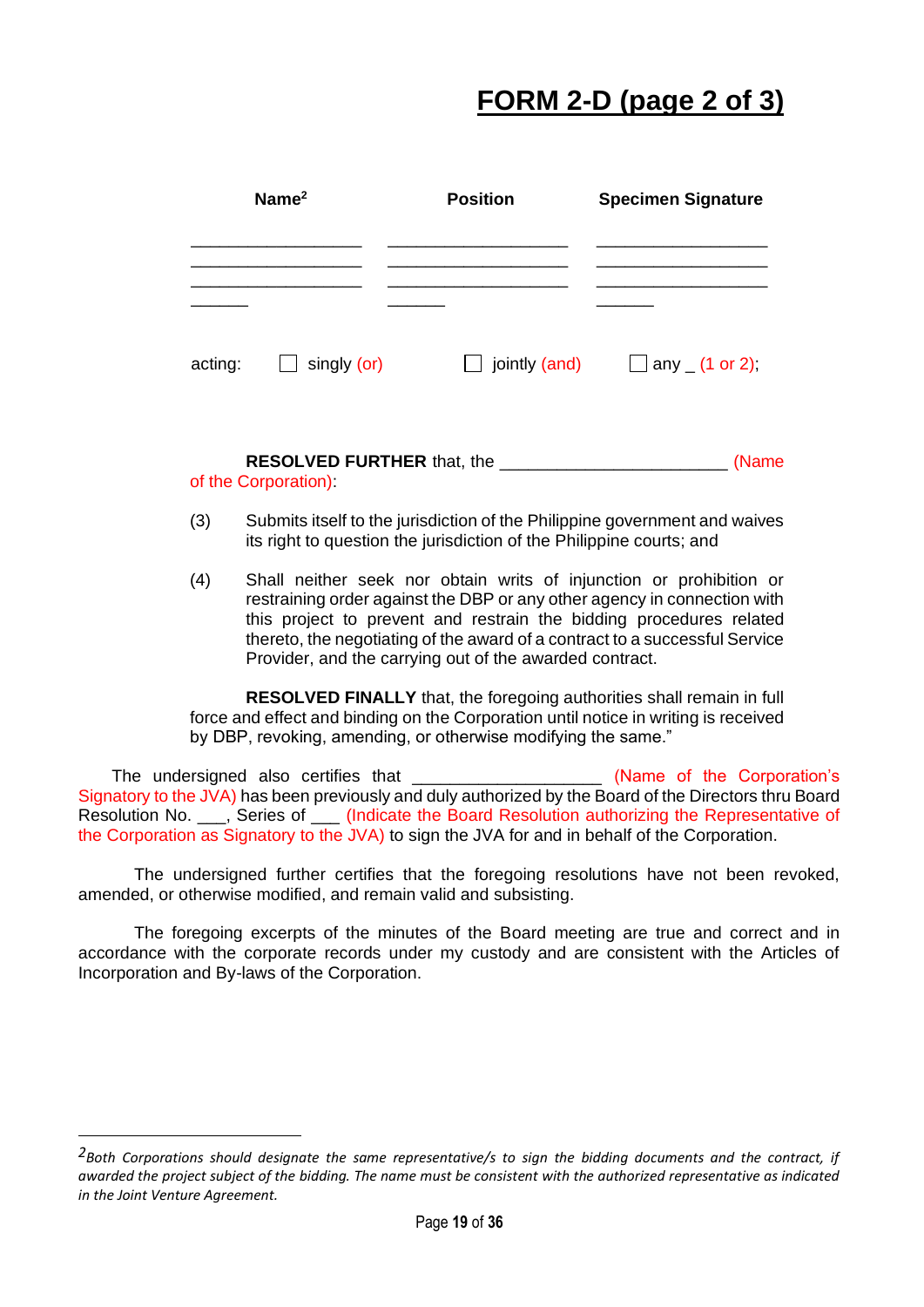### **FORM 2-D (page 3 of 3)**

**IN WITNESS WHEREOF**, I have hereunto affixed my signature on this \_\_\_\_ day of \_\_\_\_\_\_\_\_\_, 20\_\_\_\_ at \_\_\_\_\_\_\_\_\_\_\_\_\_\_.

 **Corporate Secretary**

**\_\_\_\_\_\_\_\_\_\_\_\_\_\_\_\_\_\_\_\_\_\_\_**

SUBSCRIBED AND SWORN to before me, this day of, 20 at, affiant exhibiting to me his/her Competent Evidence of Identity issued on \_\_\_\_\_\_\_ at \_\_\_\_\_\_\_\_\_\_\_\_\_\_.

**NOTARY PUBLIC**

Doc. No. \_\_\_\_\_\_\_\_\_\_\_\_\_\_\_ Page No. \_\_\_\_\_\_\_\_\_\_\_\_\_\_\_ Book No. \_\_\_\_\_\_\_\_\_\_\_\_\_ Series of \_\_\_\_\_\_\_\_\_\_\_\_\_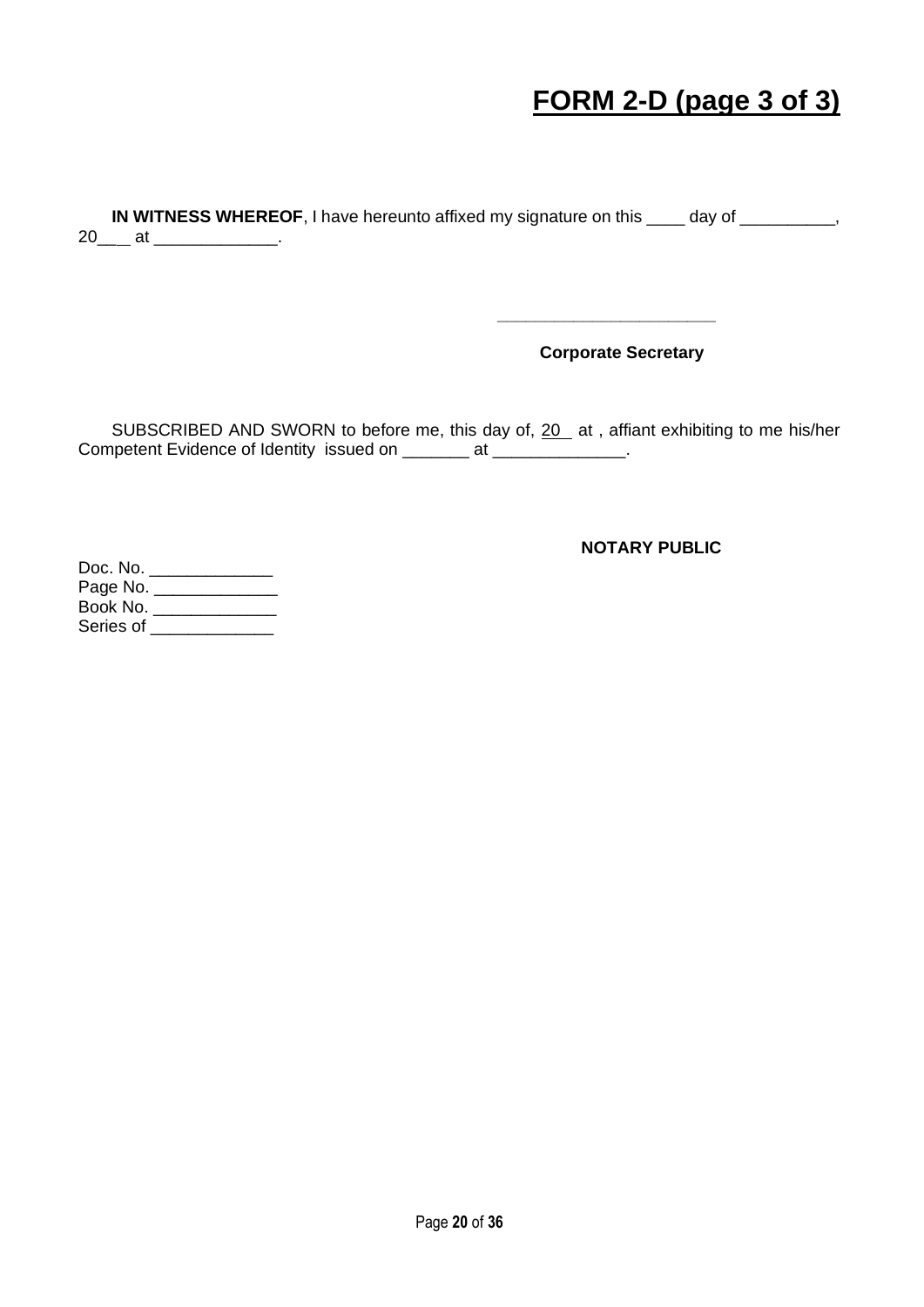**For JV to be formed (Corporation)**

REPUBLIC OF THE PHILIPPINES) ) SS.

#### **SECRETARY'S CERTIFICATE**

I, \_\_\_\_\_\_\_\_\_\_\_\_\_\_\_\_\_\_\_\_\_\_\_\_ (Name of the Corporate Secretary)**,** the Corporate Secretary of the **Example 20** (Name of the Corporation), a corporation duly organized and existing under and by virtue of the laws of the Philippines with principal office at \_\_\_\_\_\_\_\_\_\_\_\_\_\_\_\_\_\_\_\_\_\_\_\_\_\_\_\_\_\_\_\_ (Address of the Corporation) **(the "Corporation")**, after having been duly sworn according to law, do hereby certify that at the meeting of the Board of Directors of the said Corporation duly convened and held on \_\_\_\_\_\_\_\_\_\_\_\_\_\_\_ (Date of the meeting) at \_\_\_\_\_\_\_\_\_\_\_\_\_\_\_\_\_\_\_\_\_\_\_\_\_\_\_\_ (Place of the meeting) at which a quorum was present and acted throughout, the following resolutions were unanimously approved and adopted through **Board Resolution No. \_\_\_** (Indicate Board Resolution No.)**, Series of 20\_\_**:

"**RESOLVED**, that the Corporation is hereby authorized to participate in the bidding of (Name of the Project and Project ID No.) of the Development Bank of the Philippines ("DBP" or the "Procuring Entity") as a Joint Venture ("JV") with \_\_\_\_\_\_\_\_\_\_\_\_\_\_\_\_\_\_ (Name of the Joint Venture Partner), hereinafter referred to as the "*Unincorporated JV*" pursuant to the terms and conditions of the Joint Venture Agreement ("JVA") executed by and between the said corporations on  $(Date of the JVA);$ 

**RESOLVED ALSO,** that in connection with the said bidding, the following is/are hereby appointed and designated as the duly authorized representative/s of the *Unincorporated JV* **and the Lead Partner of the said** *Unincorporated JV*, granted with full power and authority to do, execute and perform any and all acts necessary and/or to represent the *Unincorporated JV* to participate in the bidding of the above-mentioned project which includes to sign for and in behalf of the *Unincorporated JV*all bid documents, submit the bid, and to sign contracts, agreements, instruments, statements, reports, and other documents pertaining to the bidding including the ensuing contract with DBP and all other documents, as may be required:

LEAD PARTNER: (NAME OF CORPORATION)

| Name <sup>3</sup> |                    | <b>Position</b> | <b>Specimen Signature</b>        |  |  |
|-------------------|--------------------|-----------------|----------------------------------|--|--|
|                   |                    |                 |                                  |  |  |
|                   |                    |                 |                                  |  |  |
| acting:           | $\Box$ singly (or) | jointly (and)   | $\Box$ any $(1 \text{ or } 2)$ ; |  |  |

*<sup>3</sup>Both Corporations should designate the same representative/s to sign the bidding documents and the contract, if awarded the project subject of the bidding. The name must be consistent with the authorized representative as indicated in the Joint Venture Agreement.*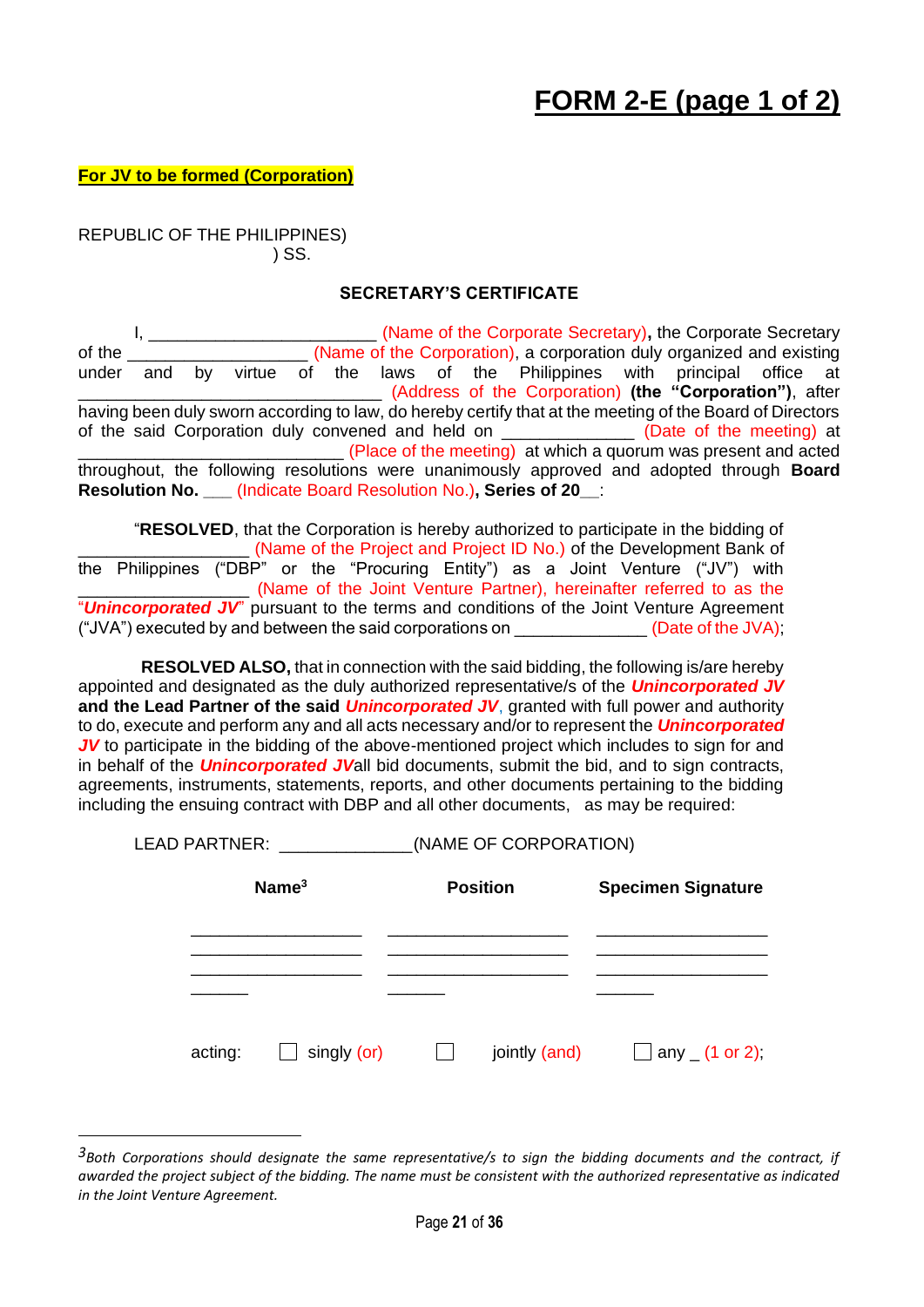## **FORM 2-E (page 2 of 2)**

|  | <b>RESOLVED FURTHER that, the</b> | (Name |
|--|-----------------------------------|-------|
|  |                                   |       |

of the Corporation):

- (5) Submits itself to the jurisdiction of the Philippine government and waives its right to question the jurisdiction of the Philippine courts; and
- (6) Shall neither seek nor obtain writs of injunction or prohibition or restraining order against the DBP or any other agency in connection with this project to prevent and restrain the bidding procedures related thereto, the negotiating of the award of a contract to a successful Service Provider, and the carrying out of the awarded contract.

**RESOLVED FINALLY** that, the foregoing authorities shall remain in full force and effect and binding on the Corporation until notice in writing is received by DBP, revoking, amending, or otherwise modifying the same."

The undersigned also certifies that the second state of the Corporation's Signatory to the JVA) has been previously and duly authorized by the Board of the Directors thru Board Resolution No. \_\_\_, Series of \_\_\_ (Indicate the Board Resolution authorizing the Representative of the Corporation as Signatory to the JVA) to sign the JVA for and in behalf of the Corporation.

The undersigned further certifies that the foregoing resolutions have not been revoked, amended, or otherwise modified, and remain valid and subsisting.

The foregoing excerpts of the minutes of the Board meeting are true and correct and in accordance with the corporate records under my custody and are consistent with the Articles of Incorporation and By-laws of the Corporation.

**IN WITNESS WHEREOF**, I have hereunto affixed my signature on this \_\_\_\_ day of \_\_\_\_\_\_\_\_, <u>20\_\_</u>at \_\_\_\_\_\_\_\_\_\_\_\_\_\_

> \_\_\_\_\_\_\_\_\_\_\_\_\_\_\_\_\_\_\_\_\_\_\_\_  **Corporate Secretary**

SUBSCRIBED AND SWORN to before me, this day of ,  $20$  at , affiant exhibiting to me his/her Competent Evidence of Identity issued on \_\_\_\_\_\_\_\_\_\_ at \_\_\_\_\_\_\_\_

**NOTARY PUBLIC**

| Doc. No.  |  |  |
|-----------|--|--|
| Page No.  |  |  |
| Book No.  |  |  |
| Series of |  |  |
|           |  |  |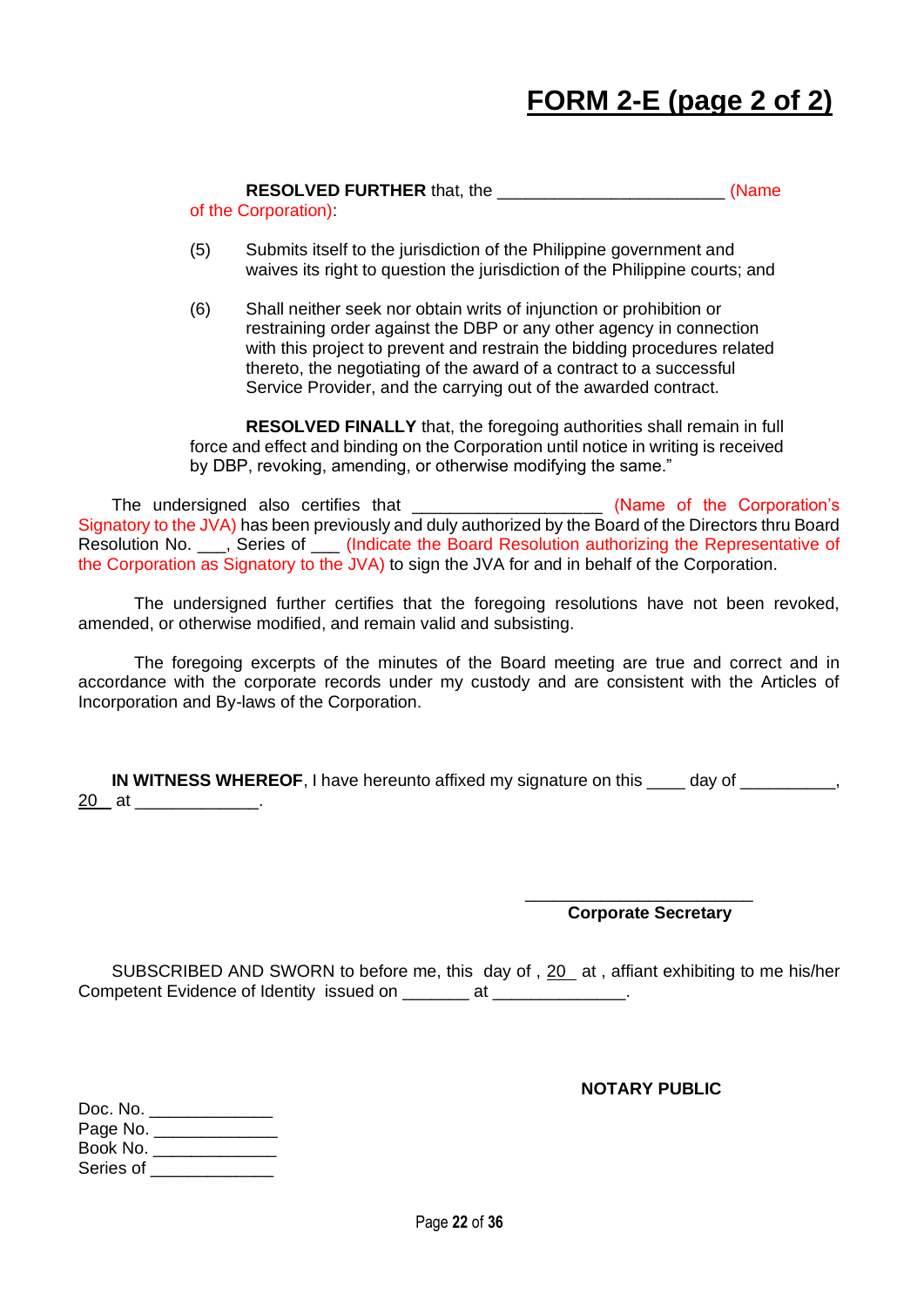### **FORM 3**

### (use Supplier's Official Letterhead)

**SUPPLY, DELIVERY, INSTALLATION, TESTING AND COMMISSIONING OF REPLACEMENT PARTS/COMPONENTS FOR THE REPAIR OF THE FIRE SUPPRESSION SYSTEM AND FIRE DETECTION ALARM SYSTEM OF THE BAGUIO BUILDING OF THE DEVELOPMENT BANK OF THE PHILIPPINES, REFERENCE NO. N-G-2022-01**

### **STATEMENT OF ALL ONGOING GOVERNMENT & PRIVATE CONTRACTS INCLUDING CONTRACTS AWARDED BUT NOT YET STARTED (if any) (whether similar or not similar in nature)**

| <b>Business Name</b>                     |                                    |            |                                                                                                                      |      |                                                       |                          |        |                                                 |
|------------------------------------------|------------------------------------|------------|----------------------------------------------------------------------------------------------------------------------|------|-------------------------------------------------------|--------------------------|--------|-------------------------------------------------|
| <b>Business Address</b>                  |                                    |            |                                                                                                                      |      |                                                       |                          |        |                                                 |
|                                          | a) Owner's Name                    | Nature     | Supplier's Role                                                                                                      |      | a) Date<br>Awarded                                    | $%$ of<br>Accomplishment |        | Value of<br>Outstandi                           |
| Name of Contract/<br><b>Project Cost</b> | b) Address<br>c) Telephone<br>Nos. | of<br>Work | Description                                                                                                          | $\%$ | b) Date<br><b>Started</b><br>c) Date of<br>Completion | Planned                  | Actual | ng Works<br>$\prime$<br>Undeliver<br>ed Portion |
| <b>Government Contracts</b>              |                                    |            |                                                                                                                      |      |                                                       |                          |        |                                                 |
| 1)                                       |                                    |            |                                                                                                                      |      |                                                       |                          |        |                                                 |
| 2)                                       |                                    |            |                                                                                                                      |      |                                                       |                          |        |                                                 |
| 3)                                       |                                    |            |                                                                                                                      |      |                                                       |                          |        |                                                 |
| 4)                                       |                                    |            |                                                                                                                      |      |                                                       |                          |        |                                                 |
| <b>Private Contracts</b>                 |                                    |            |                                                                                                                      |      |                                                       |                          |        |                                                 |
| 1)                                       |                                    |            |                                                                                                                      |      |                                                       |                          |        |                                                 |
| 2)                                       |                                    |            |                                                                                                                      |      |                                                       |                          |        |                                                 |
| 3)                                       |                                    |            |                                                                                                                      |      |                                                       |                          |        |                                                 |
| 4)                                       |                                    |            |                                                                                                                      |      |                                                       |                          |        |                                                 |
| 5)                                       |                                    |            |                                                                                                                      |      |                                                       |                          |        |                                                 |
| Submitted by                             | (Printed Name & Signature)         |            |                                                                                                                      |      |                                                       |                          |        |                                                 |
| Designation                              |                                    |            | <u> 1989 - Johann John Stone, mars et al. 1989 - Anna anno 1989 - Anna ann an t-Anna ann an t-Anna ann an t-Anna</u> |      |                                                       |                          |        |                                                 |
| Date                                     |                                    |            |                                                                                                                      |      |                                                       |                          |        |                                                 |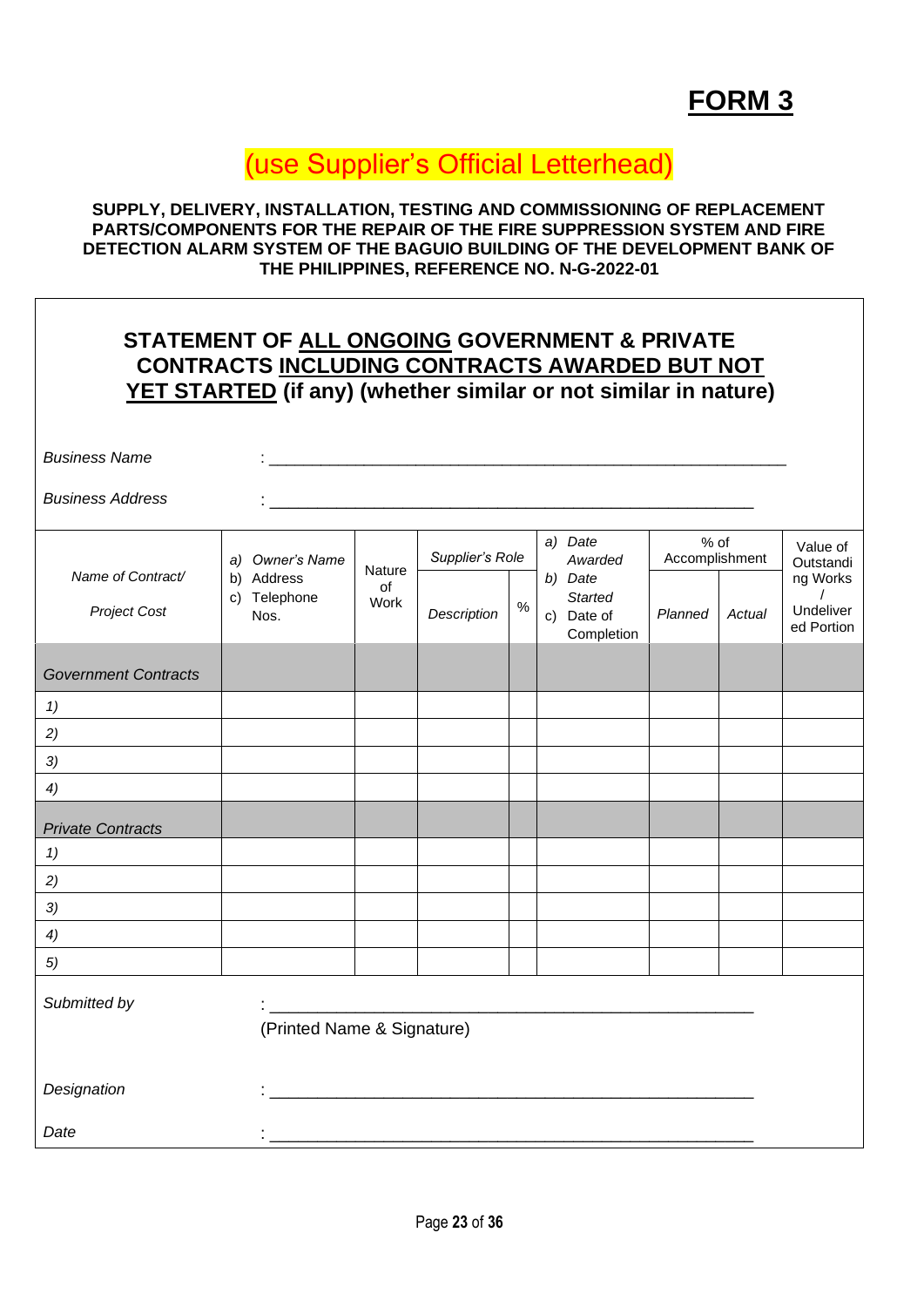### (use Supplier's Official Letterhead)

#### **SUPPLY, DELIVERY, INSTALLATION, TESTING AND COMMISSIONING OF REPLACEMENT PARTS/COMPONENTS FOR THE REPAIR OF THE FIRE SUPPRESSION SYSTEM AND FIRE DETECTION ALARM SYSTEM OF THE BAGUIO BUILDING OF THE DEVELOPMENT BANK OF THE PHILIPPINES, REFERENCE NO. N-G-2022-01**

### **STATEMENT OF SINGLE CONTRACT (GOVERNMENT OR PRIVATE), OF SIMILAR NATURE COMPLETED WITHIN THE LAST FIVE (5) YEARS EQUIVALENT TO AT LEAST FIFTY PERCENT (50%) OF THE ABC**

Business Name Business Address

|                  |                                                       |                   | Supplier's Role     |  |                                                                    | a) Date<br>Awarded                                        |
|------------------|-------------------------------------------------------|-------------------|---------------------|--|--------------------------------------------------------------------|-----------------------------------------------------------|
| Name of Contract | a) Owner's Name<br>b) Address<br>Telephone Nos.<br>C) | Nature<br>of Work | $\%$<br>Description |  | a) Amount at Award<br>b) Amount<br>at<br>Completion<br>c) Duration | b) Contract<br>Effectivity<br>Date<br>C)<br>Complete<br>d |
|                  |                                                       |                   |                     |  |                                                                    |                                                           |

**IMPORTANT**: Please attach the following supporting documents related to each listed completed similar contract:

Listed completed contracts must be supported by the following:

1) Notice of Award (NOA), **OR** Notice to Proceed (NTP), **OR** Contract/Purchase Order (PO)

### *AND*

- 2) **Any one** of the following documents:
	- 2.1) Copy of Certificate of Completion or Certificate of Acceptance or Certificate of Satisfactory Performance issued by the Supplier's client;
	- 2.2) Copy of Official Receipt/s or Sales Invoice/s issued by the Service Provider to the client (ORs/ SIs must sum up to the full amount of total contract price of completed project).

| Submitted by |                            |  |
|--------------|----------------------------|--|
|              | (Printed Name & Signature) |  |
| Designation  |                            |  |
| Date         |                            |  |
|              |                            |  |

### *Note: Similar to the project refers to fire suppression system and/or fire detection alarm system.*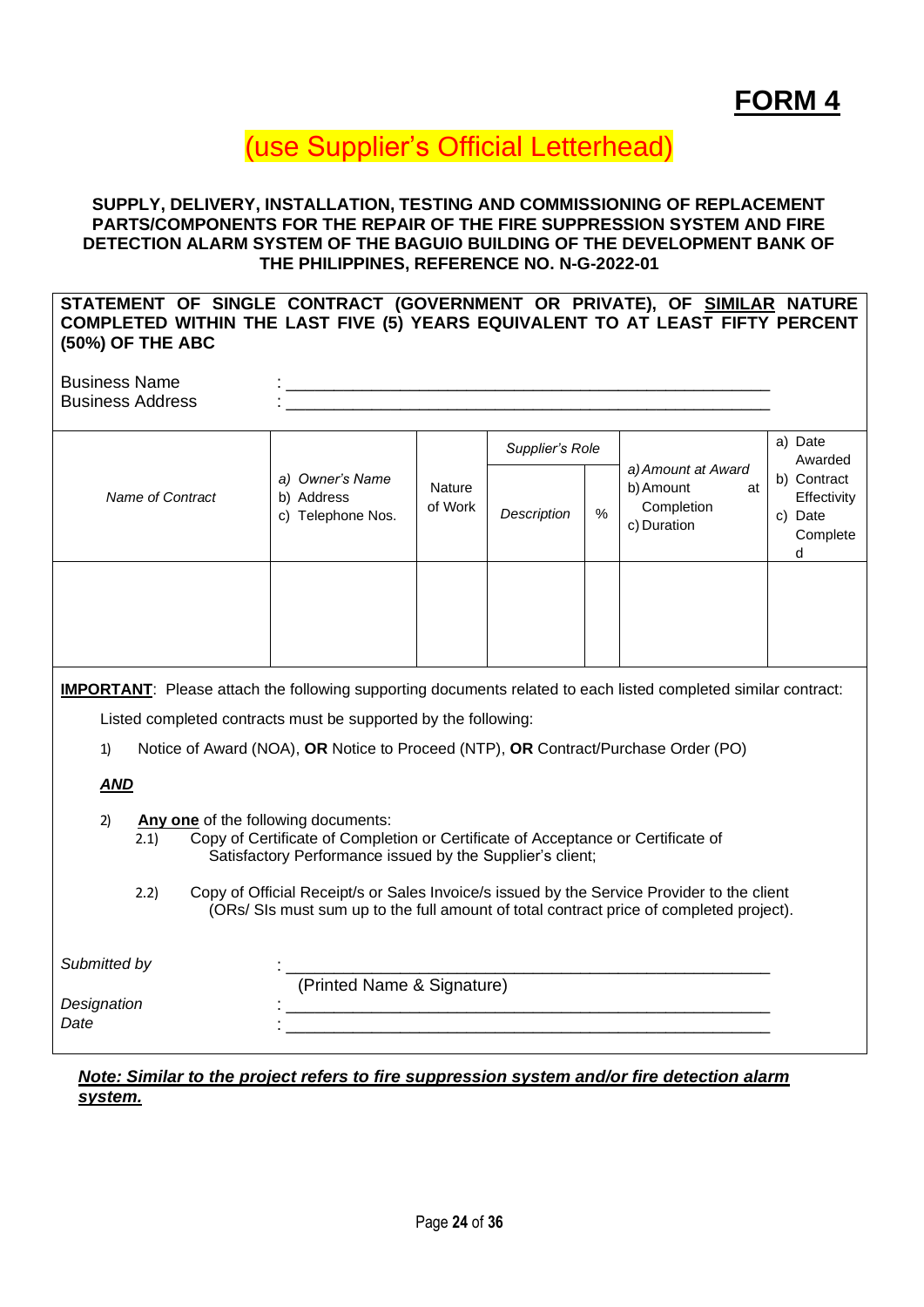### **FORM 5**

\_\_\_\_\_\_\_\_\_\_\_\_\_\_\_\_\_\_\_\_\_\_\_\_

### (use Supplier's Official Letterhead)

#### **SUPPLY, DELIVERY, INSTALLATION, TESTING AND COMMISSIONING OF REPLACEMENT PARTS/COMPONENTS FOR THE REPAIR OF THE FIRE SUPPRESSION SYSTEM AND FIRE DETECTION ALARM SYSTEM OF THE BAGUIO BUILDING OF THE DEVELOPMENT BANK OF THE PHILIPPINES, REFERENCE NO. N-G-2022-01**

### **CERTIFICATE OF NET FINANCIAL CONTRACTING CAPACITY**

A. Summary of the Applicant Firm's/Contractor's assets and liabilities on the basis of the Audited Financial Statement, stamped "RECEIVED" by the Bureau of Internal Revenue or BIR authorized collecting agent, for the immediately preceding year and a certified copy of Schedule of Fixed Assets particularly the list of construction equipment.

|   |                                                               | Year 20 |
|---|---------------------------------------------------------------|---------|
|   | 1. Current Assets                                             |         |
|   | 2. Current Liabilities                                        |         |
| 3 | Current Net Worth/Net Working Capital (Item 1 minus<br>Item2) |         |

- B. Total value of all outstanding or uncompleted portions of the projects under ongoing contracts (government or private), including awarded contracts yet to be started coinciding with the contract to be bid, (*Per FORM 2)*
- C. The Net Financial Contracting Capacity (NFCC) based on the above data is computed as follows:
	- **NFCC =** [(Current assets minus current liabilities) **(15)**] minus the value of all outstanding or uncompleted portions of the projects under ongoing contracts, including awarded contracts yet to be started coinciding with the contract to be bid.

#### *(PLEASE SHOW COMPUTATION)*

The values of the domestic Supplier's current assets and current liabilities shall be based on the latest Audited Financial Statements submitted to BIR.

| $NFCC =$<br>$\overline{\phantom{0}}$<br>$\mathbf -$ |
|-----------------------------------------------------|
|-----------------------------------------------------|

Submitted by:

Name of Firm / Contractor

\_\_\_\_\_\_\_\_\_\_\_\_\_\_\_\_\_\_\_\_\_\_\_\_\_\_\_\_\_\_\_\_\_\_\_\_\_\_\_\_\_ Name and Signature of Authorized Representative

\_\_\_\_\_\_\_\_\_\_\_\_\_\_\_\_\_\_\_\_\_\_\_\_\_\_\_\_\_\_\_\_\_\_\_\_\_\_\_\_

Date:

**Note: In case of Joint Venture, the partner responsible to submit the NFCC shall likewise submit the Statement of all its ongoing contracts and the latest EFPS Filed Audited Financial Statements**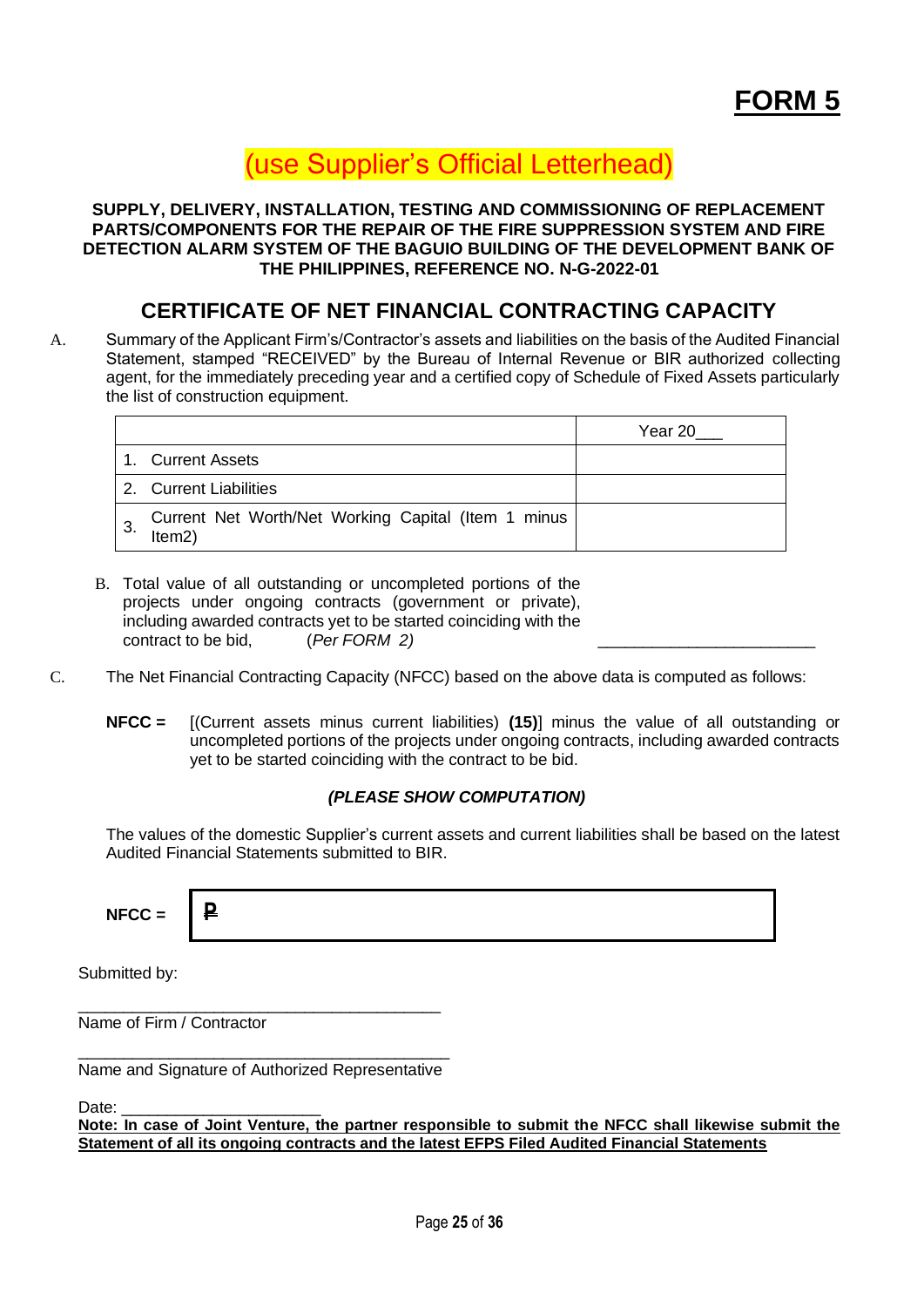#### **SUPPLY, DELIVERY, INSTALLATION, TESTING AND COMMISSIONING OF REPLACEMENT PARTS/COMPONENTS FOR THE REPAIR OF THE FIRE SUPPRESSION SYSTEM AND FIRE DETECTION ALARM SYSTEM OF THE BAGUIO BUILDING OF THE DEVELOPMENT BANK OF THE PHILIPPINES, REFERENCE NO. N-G-2022-01**

### **Omnibus Sworn Statement**

*[shall be submitted with the Bid]*

REPUBLIC OF THE PHILIPPINES ) CITY/MUNICIPALITY OF \_\_\_\_\_\_ ) S.S.

\_\_\_\_\_\_\_\_\_\_\_\_\_\_\_\_\_\_\_\_\_\_\_\_\_\_\_\_\_\_\_\_\_\_\_\_\_\_\_\_\_\_\_\_

#### **AFFIDAVIT**

I, [Name of Affiant], of legal age, [Civil Status], [Nationality], and residing at [Address of Affiant], after having been duly sworn in accordance with law, do hereby depose and state that:

*1. [Select one, delete the other:]*

*[If a sole proprietorship:]* I am the sole proprietor or authorized representative of [Name of Service Provider] with office address at [address of Service Provider];

*[If a partnership, corporation, cooperative, or joint venture:]* I am the duly authorized and designated representative of [Name of Service Provider] with office address at [address of Service Provider];

*2. [Select one, delete the other:]*

*[If a sole proprietorship:]* As the owner and sole proprietor, or authorized representative of [Name of Service Provider], I have full power and authority to do, execute and perform any and all acts necessary to participate, submit the bid, and to sign and execute the ensuing contract for [Name of the Project] of the [Name of the Procuring Entity], as shown in the attached duly notarized Special Power of Attorney;

*[If a partnership, corporation, cooperative, or joint venture:]* I am granted full power and authority to do, execute and perform any and all acts necessary to participate, submit the bid, and to sign and execute the ensuing contract for [Name of the Project] of the [Name of the Procuring Entity], as shown in the attached [state title of attached document showing proof of authorization (e.g., duly notarized Secretary's Certificate, Board/Partnership Resolution, or Special Power of Attorney, whichever is applicable;)];

3. [Name of Service Provider] is not "blacklisted" or barred from bidding by the Government of the Philippines or any of its agencies, offices, corporations, or Local Government Units, foreign government/foreign or international financing institution whose blacklisting rules have been recognized by the Government Procurement Policy Board, **by itself or by relation, membership, association, affiliation, or controlling interest with another blacklisted person or entity as defined and provided for in the Uniform Guidelines on Blacklisting;**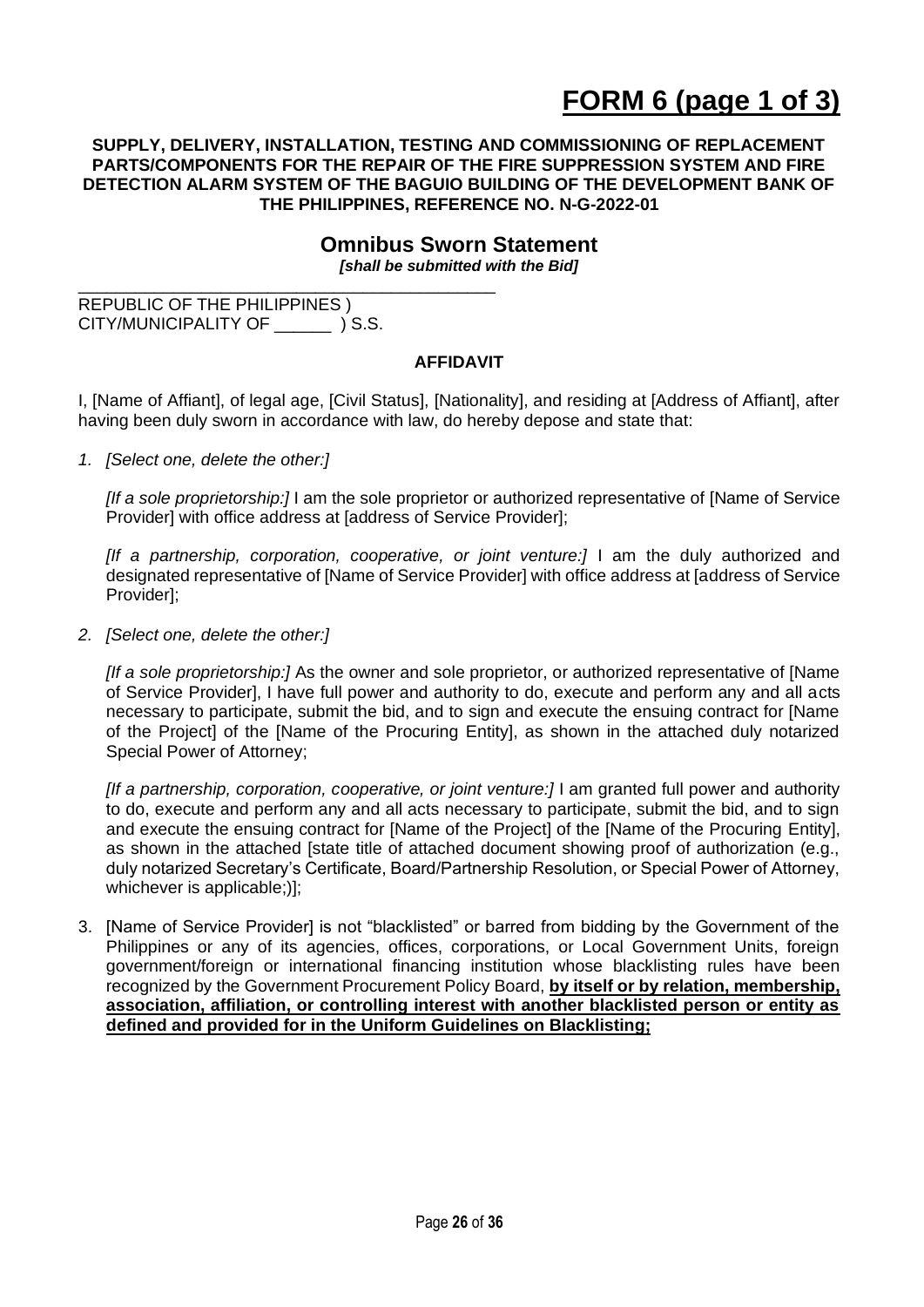- 4. Each of the documents submitted in satisfaction of the bidding requirements is an authentic copy of the original, complete, and all statements and information provided therein are true and correct;
- 5. [Name of Service Provider] is authorizing the Head of the Procuring Entity or its duly authorized representative(s) to verify all the documents submitted;
- *6. [Select one, delete the rest:]*

*[If a sole proprietorship:]* The owner or sole proprietor is not related to the Head of the Procuring Entity, members of the Bids and Awards Committee (BAC), the Technical Working Group, and the BAC Secretariat, the head of the Project Management Office or the end-user unit, and the project consultants by consanguinity or affinity up to the third civil degree;

*[If a partnership or cooperative:]* None of the officers and members of *[Name of Service Provider]*  is related to the Head of the Procuring Entity, members of the Bids and Awards Committee (BAC), the Technical Working Group, and the BAC Secretariat, the head of the Project Management Office or the end-user unit, and the project consultants by consanguinity or affinity up to the third civil degree;

*[If a corporation or joint venture:]* None of the officers, directors, and controlling stockholders of *[Name of Service Provider]* is related to the Head of the Procuring Entity, members of the Bids and Awards Committee (BAC), the Technical Working Group, and the BAC Secretariat, the head of the Project Management Office or the end-user unit, and the project consultants by consanguinity or affinity up to the third civil degree;

- 7. *[Name of Service Provider]* complies with existing labor laws and standards; and
- 8. *[Name of Service Provider]* is aware of and has undertaken the responsibilities as a Service Provider in compliance with the Philippine Bidding Documents, which includes:
	- a. Carefully examining all of the Bidding Documents;
	- b. Acknowledging all conditions, local or otherwise, affecting the implementation of the Contract;
	- c. Making an estimate of the facilities available and needed for the contract to be bid, if any; and
	- d. Inquiring or securing Supplemental/Bid Bulletin(s) issued for the *[Name of the Project]*.
- 9. *[Name of Service Provider]* did not give or pay directly or indirectly, any commission, amount, fee, or any form of consideration, pecuniary or otherwise, to any person or official, personnel or representative of the government in relation to any procurement project or activity.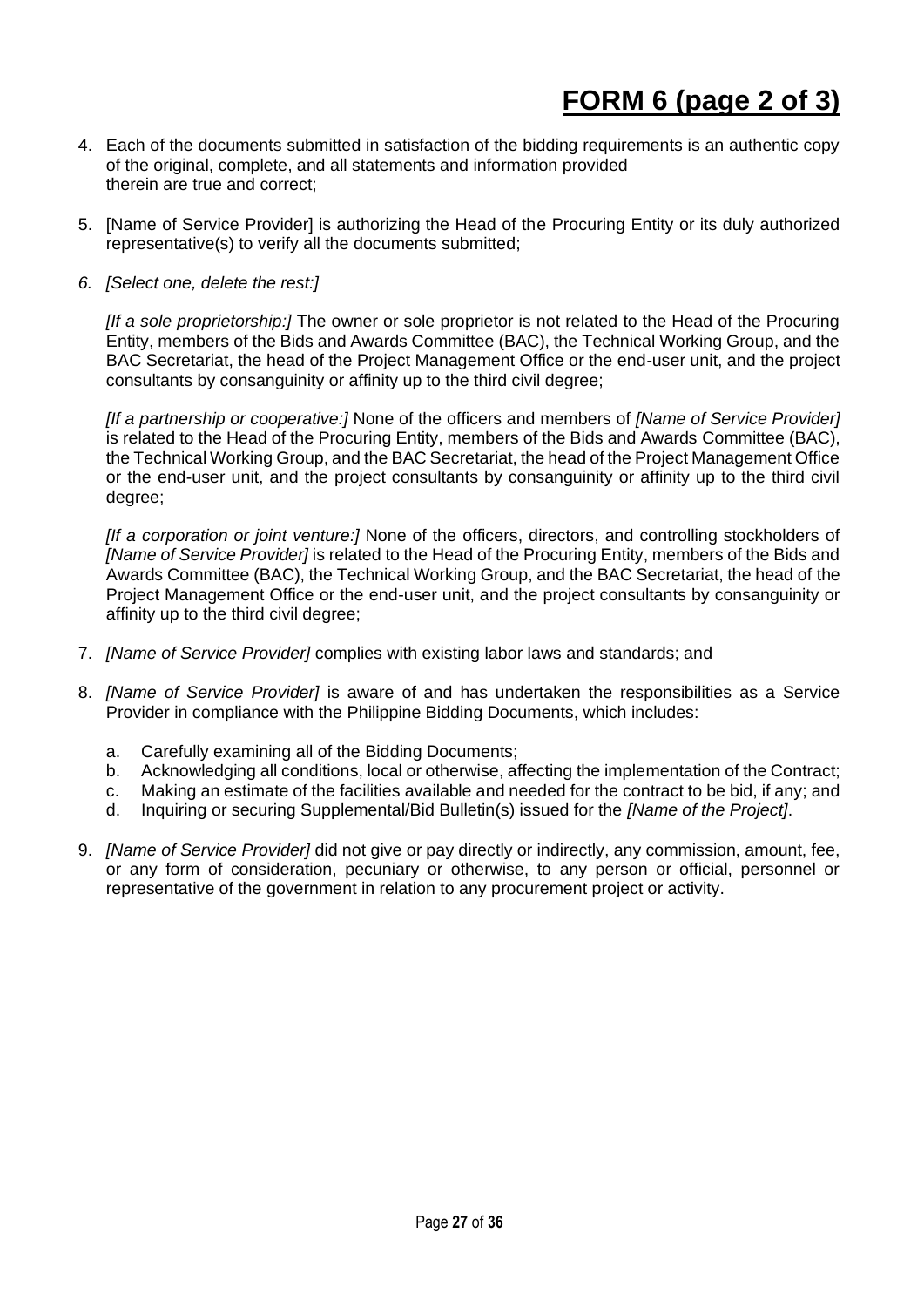### **FORM 6 (page 3 of 3)**

**10. In case advance payment was made or given, failure to perform or deliver any of the obligations and undertakings in the contract shall be sufficient grounds to constitute criminal liability for Swindling (Estafa) or the commission of fraud with unfaithfulness or abuse of confidence through misappropriating or converting any payment received by a person or entity under an obligation involving the duty to deliver certain goods or services, to the prejudice of the public and the government of the Philippines pursuant to Article 315 of Act No. 3815 s. 1930, as amended, or the Revised Penal Code.**

**IN WITNESS WHEREOF**, I have hereunto set my hand this day of . 20 at  $\cdot$ Philippines.

> *[Insert NAME OF SERVICE PROVIDER OR ITS AUTHORIZED REPRESENTATIVE] [Insert signatory's legal capacity]* Affiant

**SUBSCRIBED AND SWORN** to before me this \_\_ day of *[month] [year]* at *[place of execution]*, Philippines. Affiant/s is/are personally known to me and was/were identified by me through competent evidence of identity as defined in the 2004 Rules on Notarial Practice (A.M. No. 02-8-13-SC). Affiant/s exhibited to me his/her *[insert type of government identification card used]*, with his/her photograph and signature appearing thereon.

Witness my hand and seal this \_\_\_ day of *[month] [year].*

#### **NAME OF NOTARY PUBLIC**

Serial No. of Commission Notary Public for <u>equilibrities</u> Roll of Attorneys No. PTR No. , *[date issued], [place issued]*  IBP No. , *[date issued], [place issued]* 

Doc. No. Page No. Book No. Series of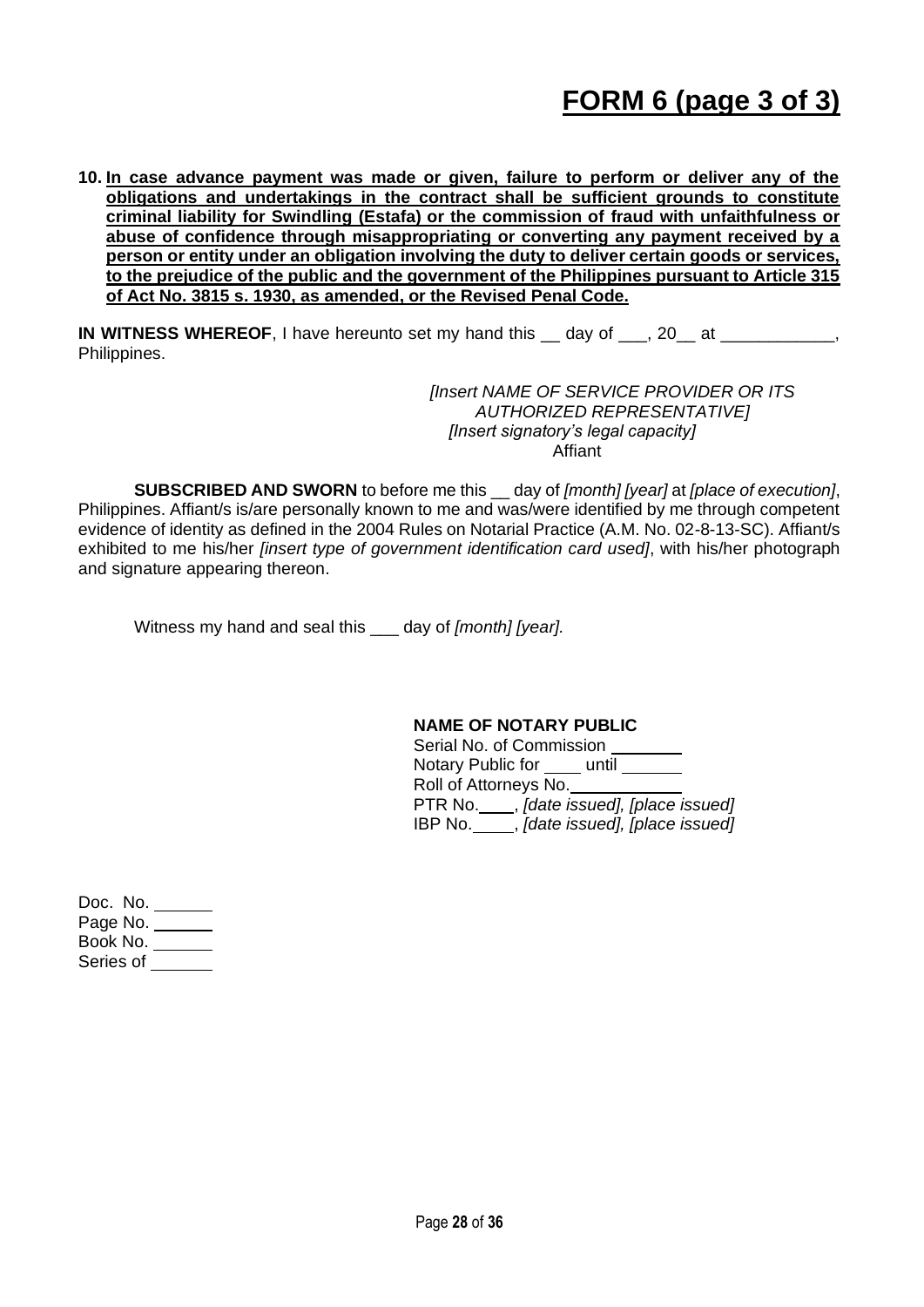# **FORM 7 (page 1 of 4)**

| <b>PROJECT</b><br>: SUPPLY, DELIVERY, INSTALLATION, TESTING AND COMMISSIONING<br>OF REPLACEMENT PARTS/COMPONENTS FOR THE REPAIR OF THE<br>FIRE SUPPRESSION SYSTEM AND FIRE DETECTION ALARM SYSTEM<br><b>LOCATION</b><br>: DBP BAGUIO, LOWER SESSION ROAD, BAGUIO CITY<br>: TERMS OF REFERENCE<br><b>SUBJECT</b><br>The Project shall cover the supply of labor and materials for the repair and replacement of<br>parts/components for Fire Suppression System and Fire Detection Alarm System at DBP<br>Baguio, Lower Session Road, Baguio City.<br>I. APPROVED BUDGET FOR THE CONTRACT (ABC): ONE MILLION FIVE HUNDRED<br><b>THOUSAND PESOS (Php 1,500,000.00)</b><br><b>ITEM</b><br>B.I Pipe (riser)<br>Gate Valve<br><b>Supervisory Switch</b><br><b>Check Valve</b><br><b>Flow Switch</b><br>Sight Glass<br>Sprinkler Head<br><b>Control Panel</b><br><b>Smoke Detector</b><br><b>Heat Detectors</b>                                                                                                                                                                                                                                            | DEVELOPMENT BANK OF THE PHILIPPINES<br>Head Office: Sen Gil J. Puya Avenue comer<br>Makati Avenue, Makati Bity, Philippines |  |
|------------------------------------------------------------------------------------------------------------------------------------------------------------------------------------------------------------------------------------------------------------------------------------------------------------------------------------------------------------------------------------------------------------------------------------------------------------------------------------------------------------------------------------------------------------------------------------------------------------------------------------------------------------------------------------------------------------------------------------------------------------------------------------------------------------------------------------------------------------------------------------------------------------------------------------------------------------------------------------------------------------------------------------------------------------------------------------------------------------------------------------------------------|-----------------------------------------------------------------------------------------------------------------------------|--|
|                                                                                                                                                                                                                                                                                                                                                                                                                                                                                                                                                                                                                                                                                                                                                                                                                                                                                                                                                                                                                                                                                                                                                      |                                                                                                                             |  |
|                                                                                                                                                                                                                                                                                                                                                                                                                                                                                                                                                                                                                                                                                                                                                                                                                                                                                                                                                                                                                                                                                                                                                      |                                                                                                                             |  |
|                                                                                                                                                                                                                                                                                                                                                                                                                                                                                                                                                                                                                                                                                                                                                                                                                                                                                                                                                                                                                                                                                                                                                      | QUANTITY                                                                                                                    |  |
|                                                                                                                                                                                                                                                                                                                                                                                                                                                                                                                                                                                                                                                                                                                                                                                                                                                                                                                                                                                                                                                                                                                                                      | 1 lot                                                                                                                       |  |
| Annunciators<br><b>TOTAL ABC</b>                                                                                                                                                                                                                                                                                                                                                                                                                                                                                                                                                                                                                                                                                                                                                                                                                                                                                                                                                                                                                                                                                                                     | Php 1,500,000.00                                                                                                            |  |
| *Inclusive of supply, delivery, and taxes.<br><b>II. REQUIREMENTS/TERMS OF REFERENCE</b><br>The Contractor shall hold all the obligations, duties, and responsibilities necessary to the<br>successful completion of the contract assigned to or be undertaken by the Contractor<br>including all labor, materials, equipment, and services.<br>1. The Contractor shall furnish the services of an experienced superintendent who<br>shall be constantly in charge of the installation of the work, together with a<br>skilled workmen, technicians, metal workers, helpers, and labor required to<br>unload, transfer, connect-up, adjust, start, operate, integrate, and test the Fire<br>Suppression System and Fire Detection Alarm System.<br>2. The Contractor shall be responsible in dismantling of damaged parts/equipmen<br>subject for repair and replacement. All replaced parts shall be tumed over to<br>Bank Owned personnel for safe keeping.<br>3. The Contractor shall be responsible in handling freight shipments from its Sales<br>Office to Delivery Location without any additional charge / cost to DBP Baguio.<br>Conforme: |                                                                                                                             |  |
|                                                                                                                                                                                                                                                                                                                                                                                                                                                                                                                                                                                                                                                                                                                                                                                                                                                                                                                                                                                                                                                                                                                                                      |                                                                                                                             |  |
| Service Provider's Company Name                                                                                                                                                                                                                                                                                                                                                                                                                                                                                                                                                                                                                                                                                                                                                                                                                                                                                                                                                                                                                                                                                                                      |                                                                                                                             |  |

\_\_\_\_\_\_\_\_\_\_\_\_\_\_\_\_\_\_\_\_\_\_\_\_\_\_\_\_\_\_\_\_\_\_ **Designation**

 $\_$ **Date**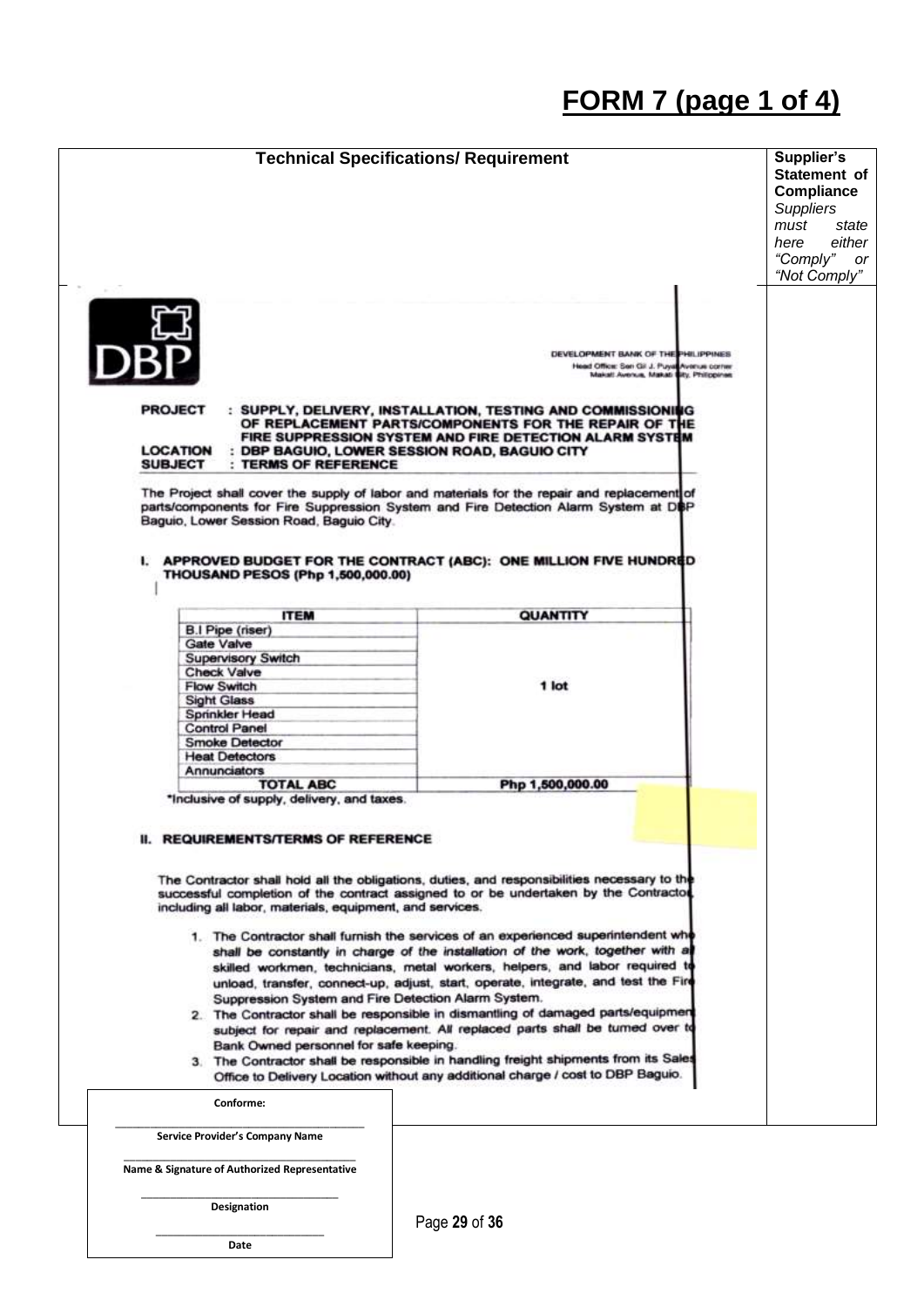# **FORM 7 (page 2 of 4)**

|                                                                        |                                                                                                                                                                                                                                                                                                                                                                                                                                                                                                                                                                                                                                                                                                                                                                                                                                                                                                                                                                                                                                                                                                                                                                                                                                                                                                    | <b>Technical Specifications/ Requirement</b> |                                                                                                                                       | Supplier's<br>Statement of<br><b>Compliance</b><br><b>Suppliers</b><br>must<br>state<br>either<br>here<br>"Comply"<br>or<br>"Not Comply" |
|------------------------------------------------------------------------|----------------------------------------------------------------------------------------------------------------------------------------------------------------------------------------------------------------------------------------------------------------------------------------------------------------------------------------------------------------------------------------------------------------------------------------------------------------------------------------------------------------------------------------------------------------------------------------------------------------------------------------------------------------------------------------------------------------------------------------------------------------------------------------------------------------------------------------------------------------------------------------------------------------------------------------------------------------------------------------------------------------------------------------------------------------------------------------------------------------------------------------------------------------------------------------------------------------------------------------------------------------------------------------------------|----------------------------------------------|---------------------------------------------------------------------------------------------------------------------------------------|------------------------------------------------------------------------------------------------------------------------------------------|
| regulations.<br>burden thereof.<br>laws.<br>III. SCHEDULE OF EQUIPMENT | 4. Defective works and materials may be rejected by DBP at any before the final<br>acceptance of the work rebuild/replace in accordance with the specifications with<br>the resulting expenses chargeable to his account.<br>5. All trash, debris, including hazardous waste should be placed in trash bags,<br>sacks, or appropriate container before disposal. DBP is an ISO 14001 certified<br>Bank, and the contractor is required to observe and abide by its rules and<br>temporary structures and surplus materials before leaving the premises.<br>6. The Contractor shall be fully responsible for the safety of his men (and will be<br>provided Personal Protective Equipment) and clearly understands and agree<br>that no employer-employee relationship shall exist between the Contractor's<br>men and the DBP. Any damage caused by the Contractor or his men to any<br>property of the DBP or injury or death to a third party shall be the sole<br>responsibility of the contractor and the latter shall pay the cost or shoulder the<br>7. The DBP shall be free and made harmless from any and all kind of claims,<br>damages, liabilities arising from the Contractor's non-compliance with the<br>requirement of the Workmen's compensation, Social Security and other labor |                                              | Upon completion of works, the contractor shall remove all                                                                             |                                                                                                                                          |
| <b>Fire Sprinkler System</b>                                           |                                                                                                                                                                                                                                                                                                                                                                                                                                                                                                                                                                                                                                                                                                                                                                                                                                                                                                                                                                                                                                                                                                                                                                                                                                                                                                    |                                              |                                                                                                                                       |                                                                                                                                          |
| <b>Equipment</b><br>Pipe (riser)                                       | <b>Description</b><br>Size:<br>6<br>inches                                                                                                                                                                                                                                                                                                                                                                                                                                                                                                                                                                                                                                                                                                                                                                                                                                                                                                                                                                                                                                                                                                                                                                                                                                                         | Quantity<br>2 pcs                            | Location<br>Pump room                                                                                                                 |                                                                                                                                          |
|                                                                        | diameter<br><b>Type: B.I Pipe</b>                                                                                                                                                                                                                                                                                                                                                                                                                                                                                                                                                                                                                                                                                                                                                                                                                                                                                                                                                                                                                                                                                                                                                                                                                                                                  |                                              | Basement 2                                                                                                                            |                                                                                                                                          |
|                                                                        |                                                                                                                                                                                                                                                                                                                                                                                                                                                                                                                                                                                                                                                                                                                                                                                                                                                                                                                                                                                                                                                                                                                                                                                                                                                                                                    |                                              |                                                                                                                                       |                                                                                                                                          |
| Gate Valve                                                             | Schedule 40<br>Size: for 6 inches<br>diameter pipe                                                                                                                                                                                                                                                                                                                                                                                                                                                                                                                                                                                                                                                                                                                                                                                                                                                                                                                                                                                                                                                                                                                                                                                                                                                 | 1 pc                                         | Pump room<br>Basement 2                                                                                                               |                                                                                                                                          |
| Supervisory Switch                                                     | Size: for 4 inches<br>diameter pipe                                                                                                                                                                                                                                                                                                                                                                                                                                                                                                                                                                                                                                                                                                                                                                                                                                                                                                                                                                                                                                                                                                                                                                                                                                                                | 7 pcs                                        | Basement 2<br>Basement 1<br>Ground floor<br>2 <sup>nd</sup> floor<br>$3nt$ floor<br>4 <sup>th</sup> floor                             |                                                                                                                                          |
| <b>Check Valve</b>                                                     | Size: for 4 inches<br>diameter pipe                                                                                                                                                                                                                                                                                                                                                                                                                                                                                                                                                                                                                                                                                                                                                                                                                                                                                                                                                                                                                                                                                                                                                                                                                                                                | 7 pcs                                        | $5th$ floor<br>Basement 2<br>Basement 1<br>Ground floor<br>$2nd$ floor<br>3 <sup>rd</sup> floor<br>4 <sup>m</sup> floor<br>$5m$ floor |                                                                                                                                          |
| <b>Flow Switch</b>                                                     | Size: for 4 inches<br>diameter pipe<br>Thickness: Sch.10<br>thru 40 steel pipe<br><b>Max Pressure</b>                                                                                                                                                                                                                                                                                                                                                                                                                                                                                                                                                                                                                                                                                                                                                                                                                                                                                                                                                                                                                                                                                                                                                                                              | 7 pcs                                        | Basement 2<br>Basement 1<br>Ground floor<br>$2nd$ floor<br>3 <sup>rd</sup> floor                                                      |                                                                                                                                          |
| Conforme:                                                              |                                                                                                                                                                                                                                                                                                                                                                                                                                                                                                                                                                                                                                                                                                                                                                                                                                                                                                                                                                                                                                                                                                                                                                                                                                                                                                    |                                              | Page 2                                                                                                                                |                                                                                                                                          |
| Service Provider's Company Name                                        |                                                                                                                                                                                                                                                                                                                                                                                                                                                                                                                                                                                                                                                                                                                                                                                                                                                                                                                                                                                                                                                                                                                                                                                                                                                                                                    |                                              |                                                                                                                                       |                                                                                                                                          |

**Date**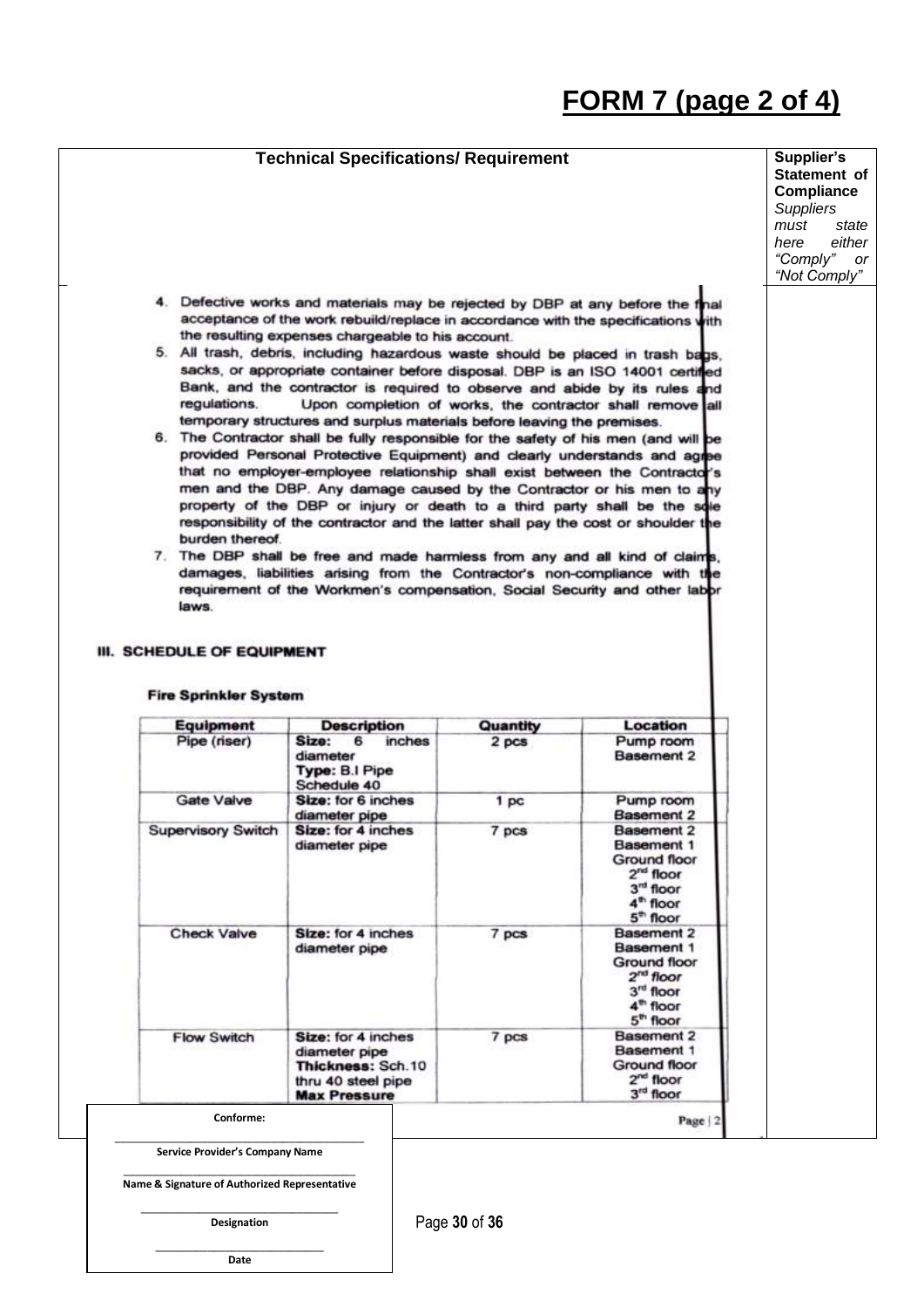## **FORM 7 (page 3 of 4)**



**Designation**

Page **31** of **36**

\_\_\_\_\_\_\_\_\_\_\_\_\_\_\_\_\_\_\_\_\_\_\_\_\_\_\_\_\_ **Date**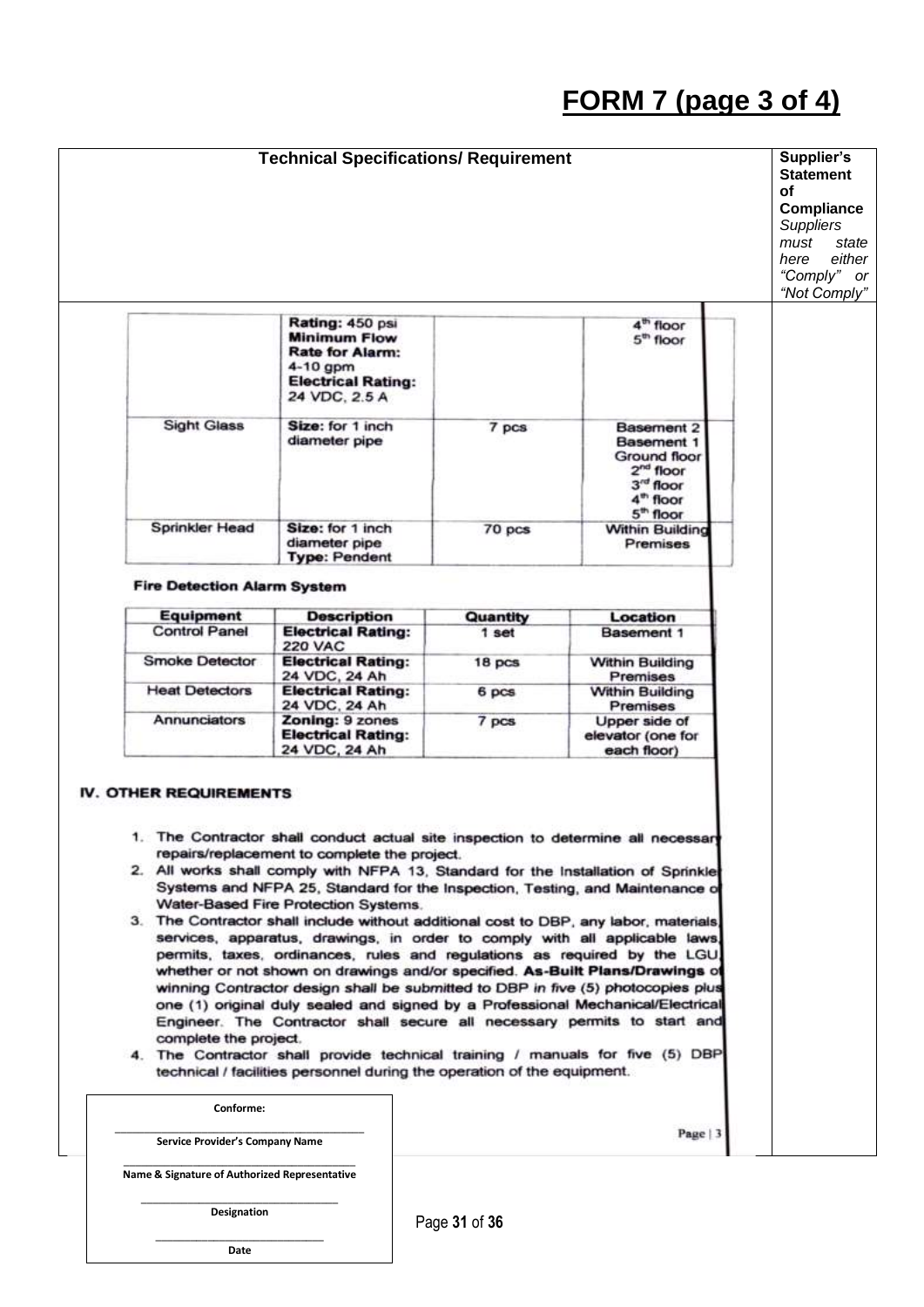## **FORM 7 (page 4 of 4)**



Page **32** of **36**

\_\_\_\_\_\_\_\_\_\_\_\_\_\_\_\_\_\_\_\_\_\_\_\_\_\_\_\_\_ **Date**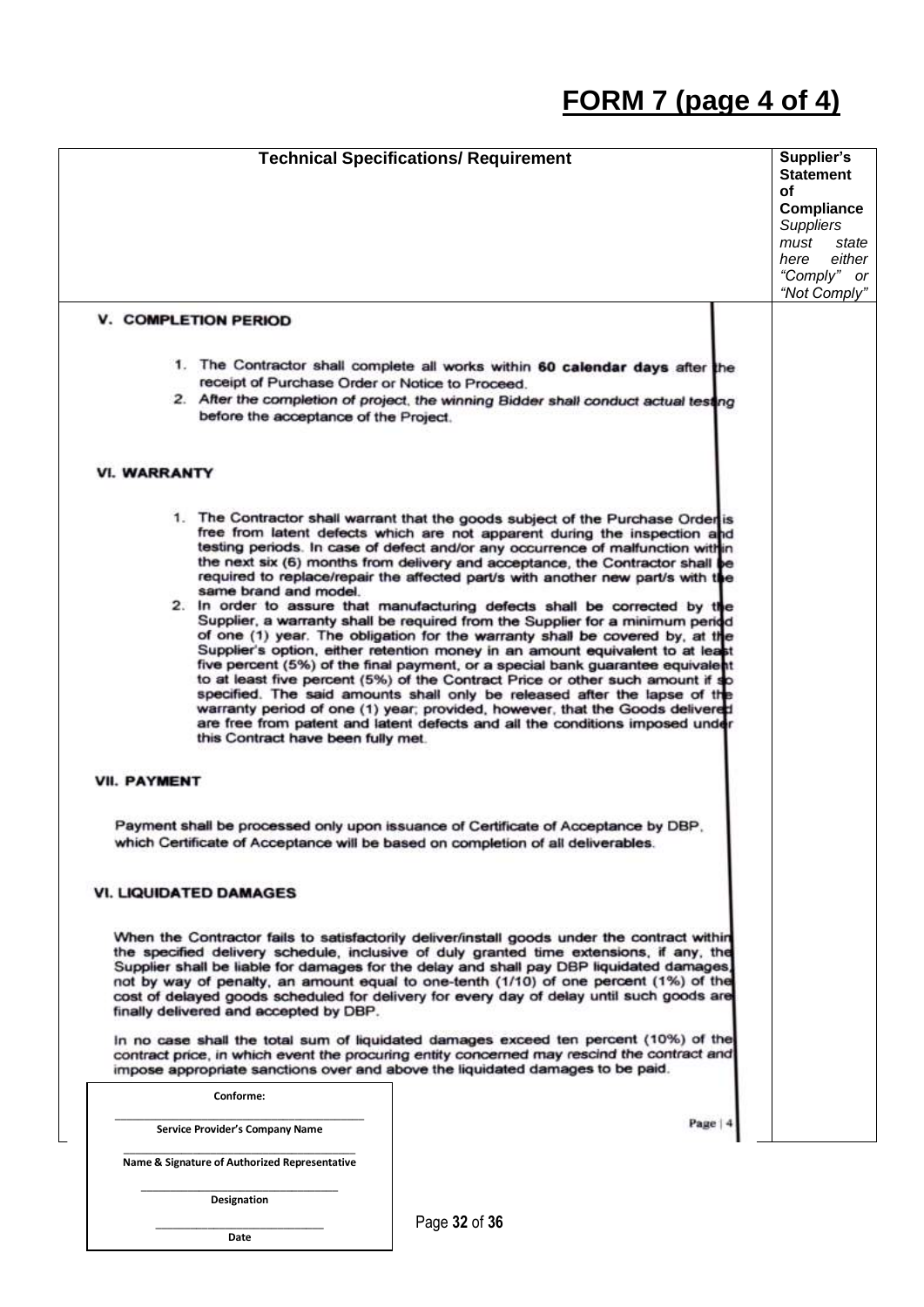#### **SUPPLY, DELIVERY, INSTALLATION, TESTING AND COMMISSIONING OF REPLACEMENT PARTS/COMPONENTS FOR THE REPAIR OF THE FIRE SUPPRESSION SYSTEM AND FIRE DETECTION ALARM SYSTEM OF THE BAGUIO BUILDING OF THE DEVELOPMENT BANK OF THE PHILIPPINES, REFERENCE NO. N-G-2022-01**

**Bid Form for the Procurement of Goods** *[shall be submitted with the Bid]*

\_\_\_\_\_\_\_\_\_\_\_\_\_\_\_\_\_\_\_\_\_\_\_\_\_\_\_\_\_\_\_\_\_\_\_\_\_\_\_\_\_\_\_\_\_\_\_\_\_\_\_\_\_\_\_\_\_\_\_\_\_\_\_\_\_\_\_\_\_\_\_\_\_

### (use Supplier's Official Letterhead)

### **BID FORM**

Project Identification No. : \_\_\_\_\_\_\_\_\_\_

Date : \_\_\_\_\_\_\_\_\_\_\_\_\_\_\_\_\_

*To: DEVELOPMENT BANK OF THE PHILIPPINES* 

Having examined the Philippine Bidding Documents (PBDs) including the Supplemental or Bid Bulletin Numbers *[insert numbers],* the receipt of which is hereby duly acknowledged, we, the undersigned, offer to *[supply/deliver*/*perform] [description of the Goods]* in conformity with the said PBDs for the sum of *[total Bid amount in words and figures]* or the total calculated bid price, as evaluated and corrected for computational errors, and other bid modifications in accordance with the Price Schedules attached herewith and made part of this Bid. The total bid price **\_\_\_\_\_ \_\_\_\_\_\_\_\_\_\_\_\_\_**, includes the cost of all taxes, such as, but not limited to: *[specify the applicable taxes, e.g. (i) value added tax (VAT), (ii) income tax, (iii) local taxes, and (iv) other fiscal levies and duties],* which are itemized herein or in the Price Schedules,

If our Bid is accepted, we undertake:

- a. to deliver the goods in accordance with the delivery schedule specified in the Schedule of Requirements of the Philippine Bidding Documents (PBDs);
- b. to provide a performance security in the form, amounts, and within the times prescribed in the PBDs;
- c. to abide by the Bid Validity Period specified in the PBDs and it shall remain binding upon us at any time before the expiration of that period.

*[Insert this paragraph if Foreign-Assisted Project with the Development Partner:*

Commissions or gratuities, if any, paid or to be paid by us to agents relating to this Bid, and to contract execution if we are awarded the contract, are listed below:

Name and address Amount and Purpose of of agent Currency Commission or gratuity

\_\_\_\_\_\_\_\_\_\_\_\_\_\_\_\_\_\_\_\_\_\_\_\_\_\_\_\_\_\_\_\_\_\_\_\_\_\_\_\_\_\_\_\_\_\_\_\_ \_\_\_\_\_\_\_\_\_\_\_\_\_\_\_\_\_\_\_\_\_\_\_\_\_\_\_\_\_\_\_\_\_\_\_\_\_\_\_\_\_\_\_\_\_\_\_\_ \_\_\_\_\_\_\_\_\_\_\_\_\_\_\_\_\_\_\_\_\_\_\_\_\_\_\_\_\_\_\_\_\_\_\_\_\_\_\_\_\_\_\_\_\_\_\_\_

(if none, state "None") *]*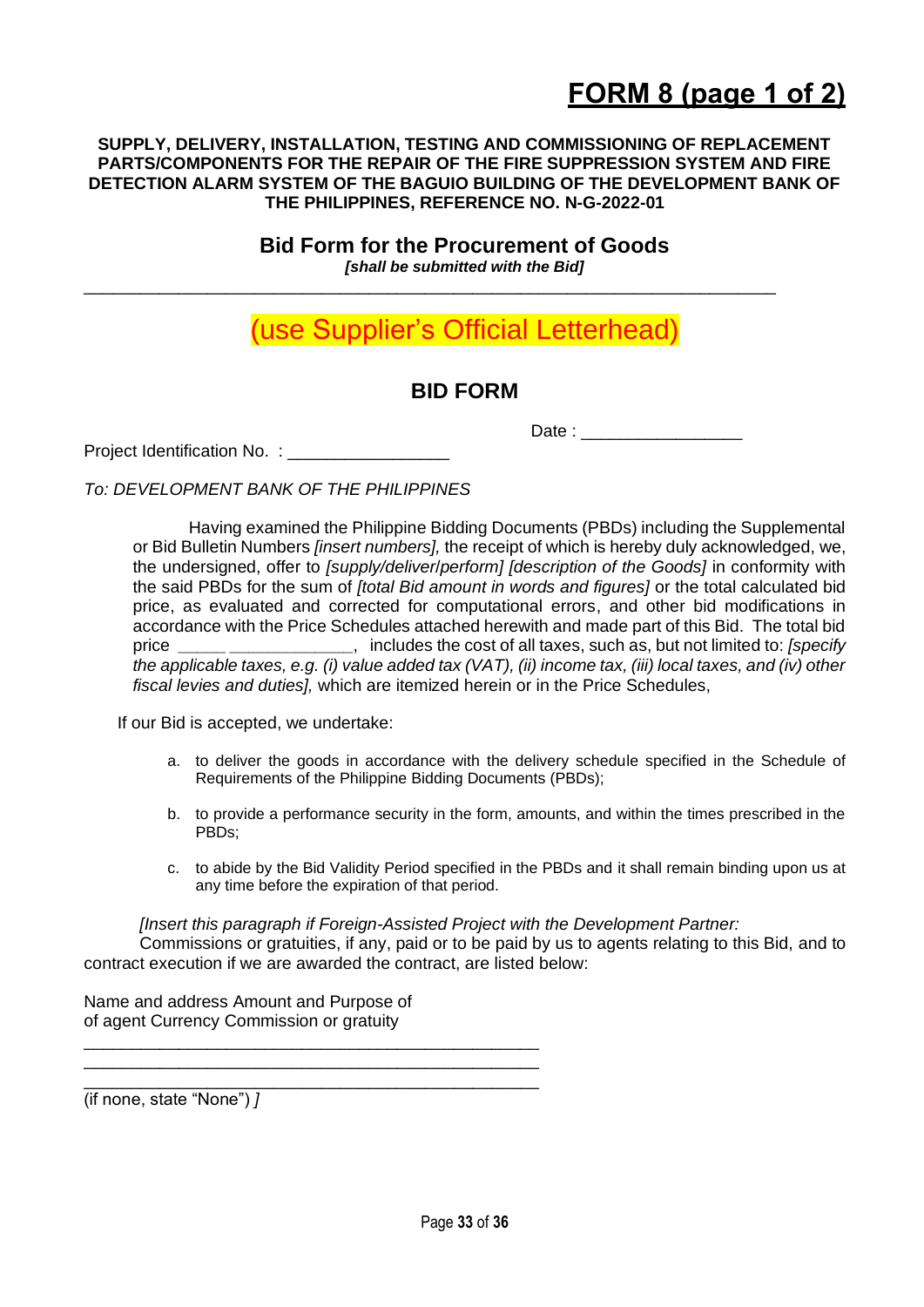### **FORM 8 (page 2 of 2)**

Until a formal Contract is prepared and executed, this Bid, together with your written acceptance thereof and your Notice of Award, shall be binding upon us.

We understand that you are not bound to accept the Lowest Calculated Bid or any Bid you may receive.

We certify/confirm that we comply with the eligibility requirements pursuant to the PBDs.

 The undersigned is authorized to submit the bid on behalf of *[name of the Service Provider]* as evidenced by the attached *[state the written authority]*.

 We acknowledge that failure to sign each and every page of this Bid Form, including the attached Schedule of Prices, shall be a ground for the rejection of our bid.

| Duly authorized to sign the Bid for and behalf of: _____________________________ |  |
|----------------------------------------------------------------------------------|--|
|                                                                                  |  |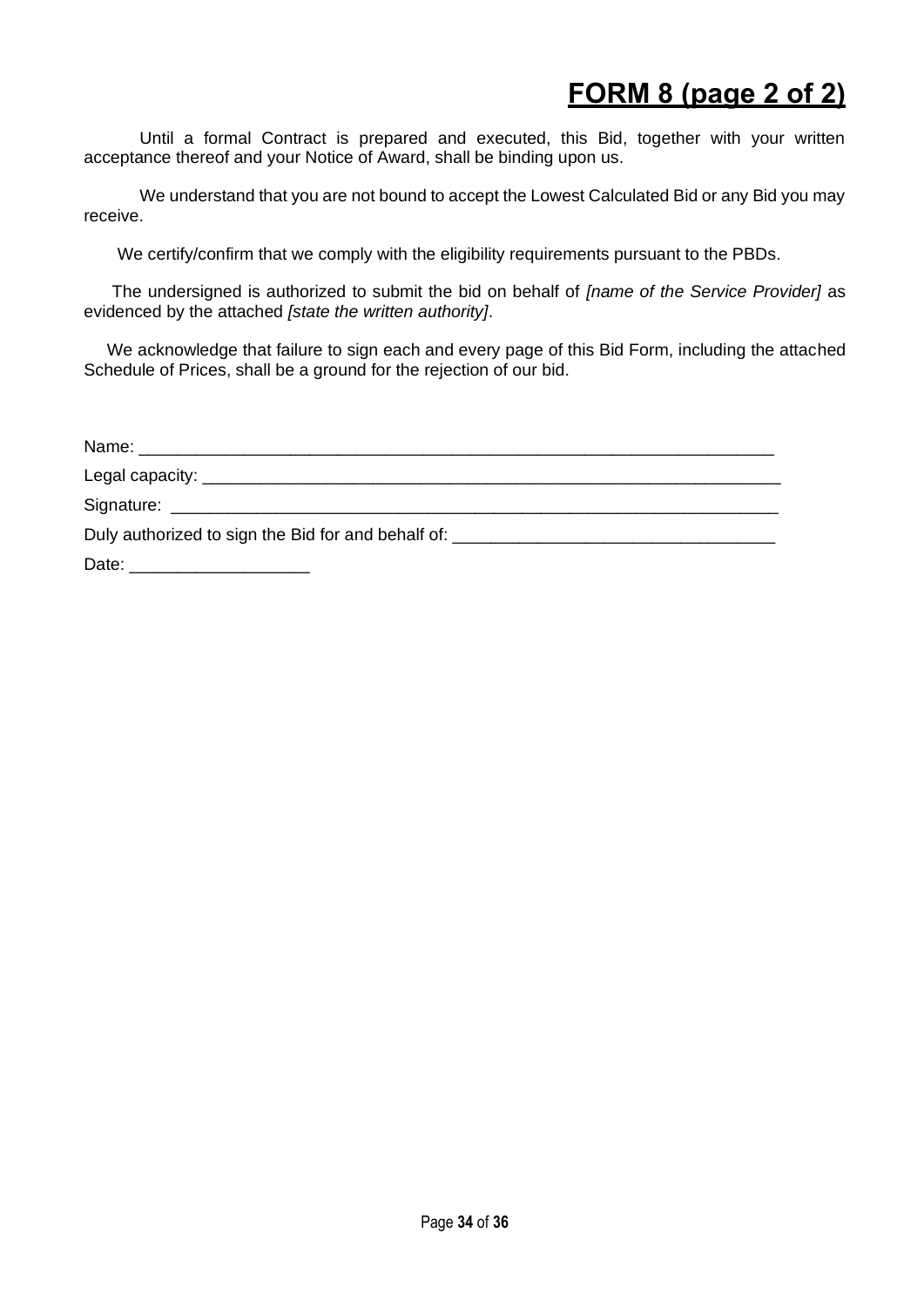## **FORM 9-A**

#### **SUPPLY, DELIVERY, INSTALLATION, TESTING AND COMMISSIONING OF REPLACEMENT PARTS/COMPONENTS FOR THE REPAIR OF THE FIRE SUPPRESSION SYSTEM AND FIRE DETECTION ALARM SYSTEM OF THE BAGUIO BUILDING OF THE DEVELOPMENT BANK OF THE PHILIPPINES, REFERENCE NO. N-G-2022-01**

#### **Price Schedule for Goods Offered from Within the Philippines** *[shall be submitted with the Bid if supplier is offering goods from within the Philippines]* \_\_\_\_\_\_\_\_\_\_\_\_\_\_\_\_\_\_\_\_\_\_\_\_\_\_\_\_\_\_\_\_\_\_\_\_\_\_\_\_\_\_\_\_\_\_\_\_\_\_\_\_\_\_\_\_\_\_\_\_\_\_\_\_\_\_\_\_\_\_\_\_\_\_\_\_\_\_

|      |             |                      | Project ID No. Page ___ of |                                                          |                                                                                     |                                                                                  |                                                                  |                                                  |                                                                                                             |
|------|-------------|----------------------|----------------------------|----------------------------------------------------------|-------------------------------------------------------------------------------------|----------------------------------------------------------------------------------|------------------------------------------------------------------|--------------------------------------------------|-------------------------------------------------------------------------------------------------------------|
|      | 2           | 3                    | 4                          | 5                                                        | 6                                                                                   | $\overline{7}$                                                                   | 8                                                                | 9                                                | 10                                                                                                          |
| Item | Description | Country<br>of origin | <b>QTY</b>                 | Unit<br>pric<br>$\mathbf e$<br><b>EXW</b><br>per<br>item | Transporta<br>tion and all<br>other costs<br>incidental<br>to delivery,<br>per item | Sales and<br>other<br>taxes<br>payable if<br>Contract is<br>awarded,<br>per item | Cost of<br>Incidental<br>Services, if<br>applicable,<br>per item | Total<br>Price,<br>per unit<br>(col<br>$5+6+7+8$ | <b>Total Price</b><br>delivered<br>Final<br><b>Destination</b><br>$\left(\text{col } 9\right)$ x<br>(col 4) |
|      |             |                      |                            |                                                          |                                                                                     |                                                                                  |                                                                  |                                                  |                                                                                                             |

**The detailed financial bid must include the unit and total price for the following, the total of which must not exceed the total ABC of Php 1,500,000.00 and must be consistent with the total bid per TAB 1:**

| <b>Equipment</b>          |  |  |  |
|---------------------------|--|--|--|
| Pipe (riser)              |  |  |  |
| <b>Gate Valve</b>         |  |  |  |
| <b>Supervisory Switch</b> |  |  |  |
| <b>Check valve</b>        |  |  |  |
| <b>Flow Switch</b>        |  |  |  |
| <b>Sight Glass</b>        |  |  |  |
| <b>Sprinkler Head</b>     |  |  |  |
| <b>Control Panel</b>      |  |  |  |
| <b>Smoke Detector</b>     |  |  |  |
| <b>Heat Detector</b>      |  |  |  |
| <b>Annunciators</b>       |  |  |  |
|                           |  |  |  |

Name:

Legal Capacity: \_\_\_\_\_\_\_\_\_\_\_\_\_\_\_\_\_\_\_\_\_\_\_\_\_\_\_\_\_\_\_\_\_\_\_\_\_\_\_\_\_\_\_\_\_\_\_\_\_\_\_\_\_\_\_\_\_\_\_\_

Signature:

Duly authorized to sign the Bid for and behalf of: